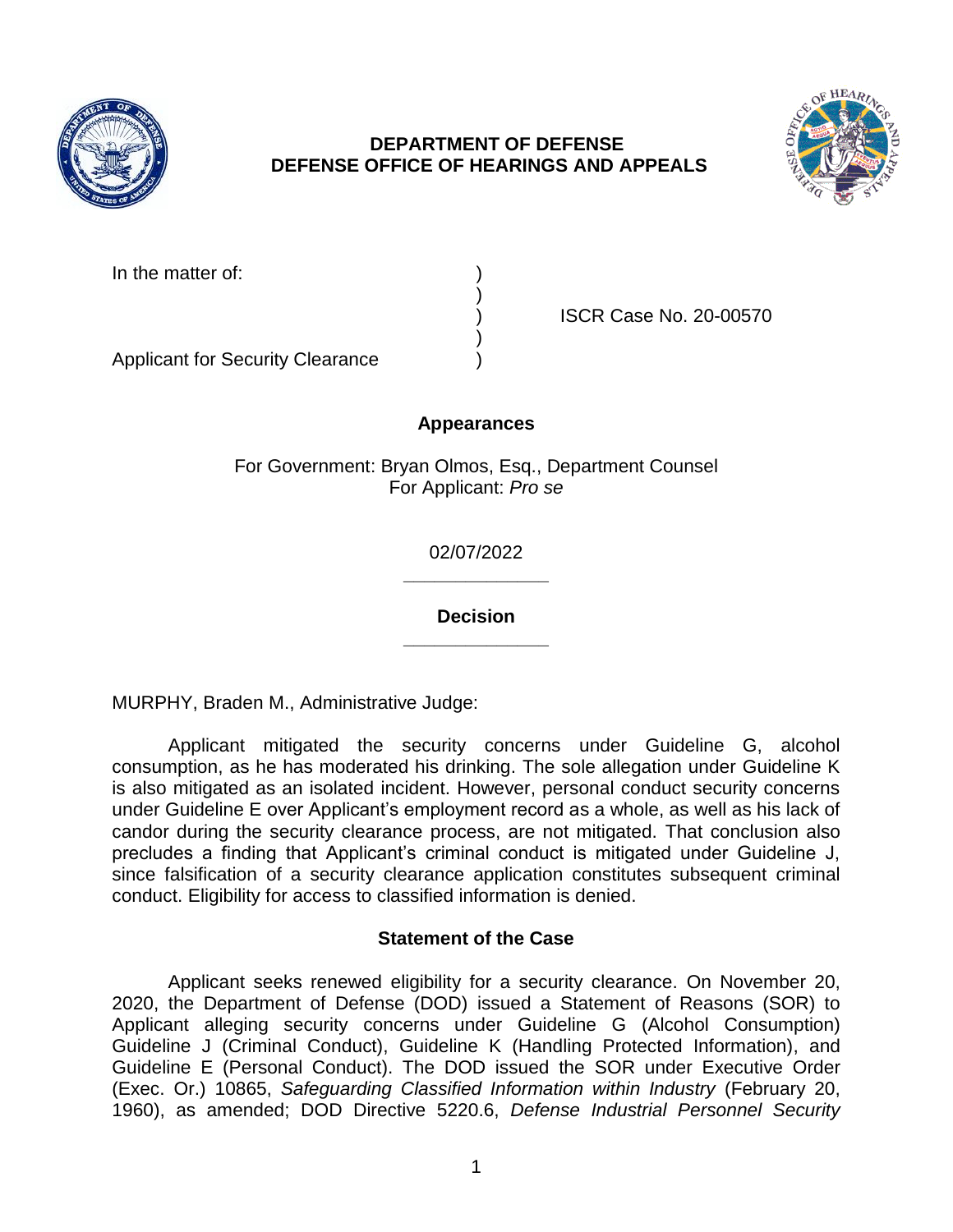*Clearance Review Program* (January 2, 1992), as amended (Directive); and Security Executive Agent Directive 4, *National Security Adjudicative Guidelines* (AG) implemented by the DOD on June 8, 2017.

 Applicant answered the SOR on December 11, 2020, and requested a hearing before an administrative judge from the Defense Office of Hearings and Appeals (DOHA). The case was assigned to me on May 7, 2021. On June 11, 2021, DOHA issued a notice scheduling the hearing for July 6, 2021.

 The hearing convened as scheduled. Department Counsel submitted Government's Exhibits (GE) 1 through 9, all of which were admitted without objection. Applicant testified and submitted five documents, marked as Applicant's Exhibits (AE) A through E and admitted without objection.

 At the end of the hearing, I held the record open until July 13, 2021. I requested that Department Counsel provide a copy of the portions of the National Industrial Security Program Operating Manual (NISPOM) that were cited under Guideline K in the SOR. Department Counsel did so. These excerpts are marked as Hearing Exhibit (HE) III.

 I also allowed Applicant the opportunity to submit additional post-hearing documents. On July 13, 2021, he submitted 24 pages of certificates and other documents regarding his recent cybersecurity training. His e-mail and materials are marked as AE F. On July 15, 2021, Applicant submitted 104 pages of additional materials he thought had been previously submitted. This included a Declaration of Federal Employment, dated April 4, 2020 (AE G), and numerous certificates, memoranda, and "Mandatory Core Training Lists" which detail the professional training and education he was required to complete through DOD and other government agencies, annually or otherwise, between 2017 and 2021. (AE H) Applicant's post- hearing exhibits are admitted without objection. The record closed on July 15, 2021. DOHA received the transcript (Tr.) on July 19, 2021.

### **Findings of Fact**

 Applicant admitted the allegations at SOR ¶¶ 1.a, 1.b, 2.a, and SOR ¶¶ 4.a – 4.g, all without further comment. He denied the allegations at SOR  $\P\P$  3.a, 4.h, 4.i, and 4.j, all with narrative explanations. He did not answer SOR ¶ 2.b, but it is a cross-allegation explanations are incorporated into the findings of fact. After a thorough and careful of subparagraphs ¶¶ 1.a and 1.b, both of which he admitted. Applicant's admissions and review of the pleadings and exhibits submitted, I make the following findings of fact.

 Applicant is 48 years old. He has never married and he has no children. (Tr. 52) He earned a bachelor's degree in 1996. He has taken subsequent graduate classes and is about four credits shy of a master's degree. (Tr. 53, 63; GE 3 at 11-12)

Applicant's employment history is detailed in security clearance applications (SCAs) he submitted in connection with his employment, in January 2010 (GE 1),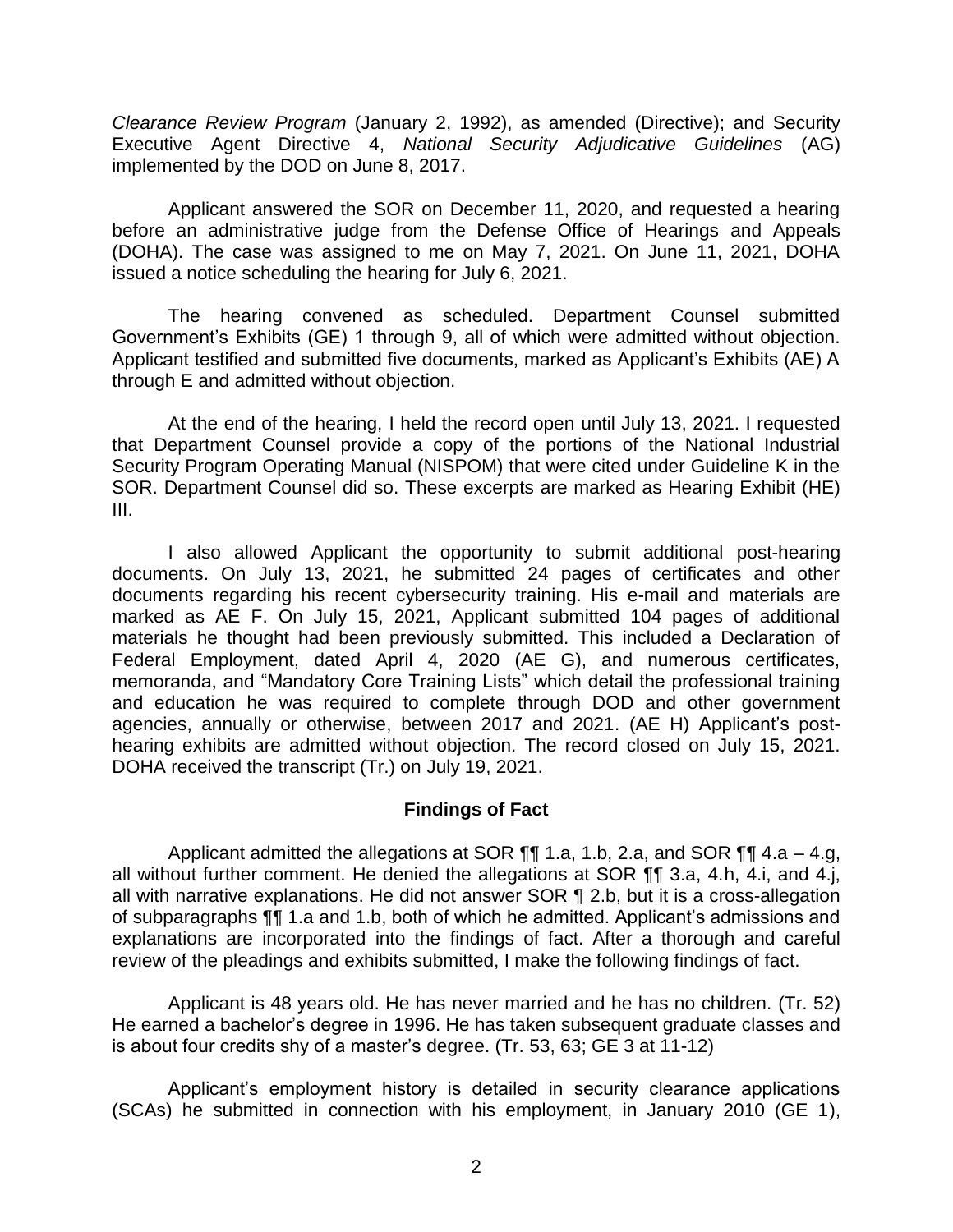February 2015 (GE 2), and January 2018 (GE 3) and an SF-85P application for a position of public trust in September 2018. (GE 5) Applicant also submitted a Declaration for Federal Employment (DFE) in September 2018. (GE 4)

 From 2007 until July 2012, Applicant worked in various classified positions with a variety of defense contractors. (GE 1 at 17-22, 46, GE 2 at 15) He has held various positions in the IT field, mostly as a contractor, in the years since. Since July 2017, Applicant has worked for his current employer and clearance sponsor, defense contractor S. (GE 5 at 10) He has held a clearance for about 15 years, and he also holds a clearance with another government agency (AGA). (Tr. 13, 53-54, 141-142) At the time of the hearing, he had an annual salary of \$120,000. (Tr. 143)

From July 2012 to July 2013, Applicant worked for another department of the U.S. Government as an information security specialist. He testified that he had nationwide responsibility for IT security regarding the Affordable Care Act (ACA), working with each of the 50 states. He described the experience as "a nightmare." He had no prior government experience, and little to no support. He said he had "no idea what to do." He missed deadlines and acknowledged that he "failed to perform up to the expectations" of the job. He said it was "completely my fault." (Tr. 55-57) Following a written warning in January 2013, Applicant was terminated from that position in July 2013 for unsatisfactory performance. (SOR ¶¶ 4.f, 4.g) (GE 2 at 13-14) As Department Counsel acknowledged, the "internet rollout" of the ACA had significant problems, as was widely publicized at the time, and Applicant was by no means solely responsible. (Tr. 98-99) Applicant said he did not have any personality conflicts, and praised the interpersonal and professional skills of his co-workers there. (Tr. 99-100)

Shortly thereafter, in July 2013, Applicant began working for government contractor C. He said he loved his job, which involved travelling to Army bases nationwide and testing IT equipment. He also said the job was in a very stressful environment with lots of travel and little sleep. He said he did not get along with his boss. Following two written warnings, in September 2013 and December 2013 (SOR ¶¶ 4.f, 4.e), Applicant was placed on a probationary performance plan. In about April 2014, he and his boss got into a heated argument. Applicant was terminated soon thereafter for failing to perform to expectations and for losing his temper. (SOR ¶ 4.c) (GE 2 at 12- 13, GE 7; Tr. 58-59, 101-102) He did not dispute his employer's version of his work performance. (Tr. 60) He believes they were looking to get him to resign. (Tr. 101-102)

In June 2014, Applicant began working part time for another federal contractor, T. (GE 2 at 11; Tr. 60-62, 107-110) Beginning in December 2015, he also began working full time for another contractor, M. (Tr. 61-62) He worked both jobs until July 2017, when he was terminated by contractor T for unsatisfactory performance, after he missed some important deadlines for the customer (another large defense contractor) because he did not have enough time to devote to the work. (SOR ¶ 4.a) (Tr. 61-62, 110-112) However, Applicant was otherwise well-regarded by contractor T. (Tr. 110-112 and AE E, a July 2017 letter from the president of contractor T)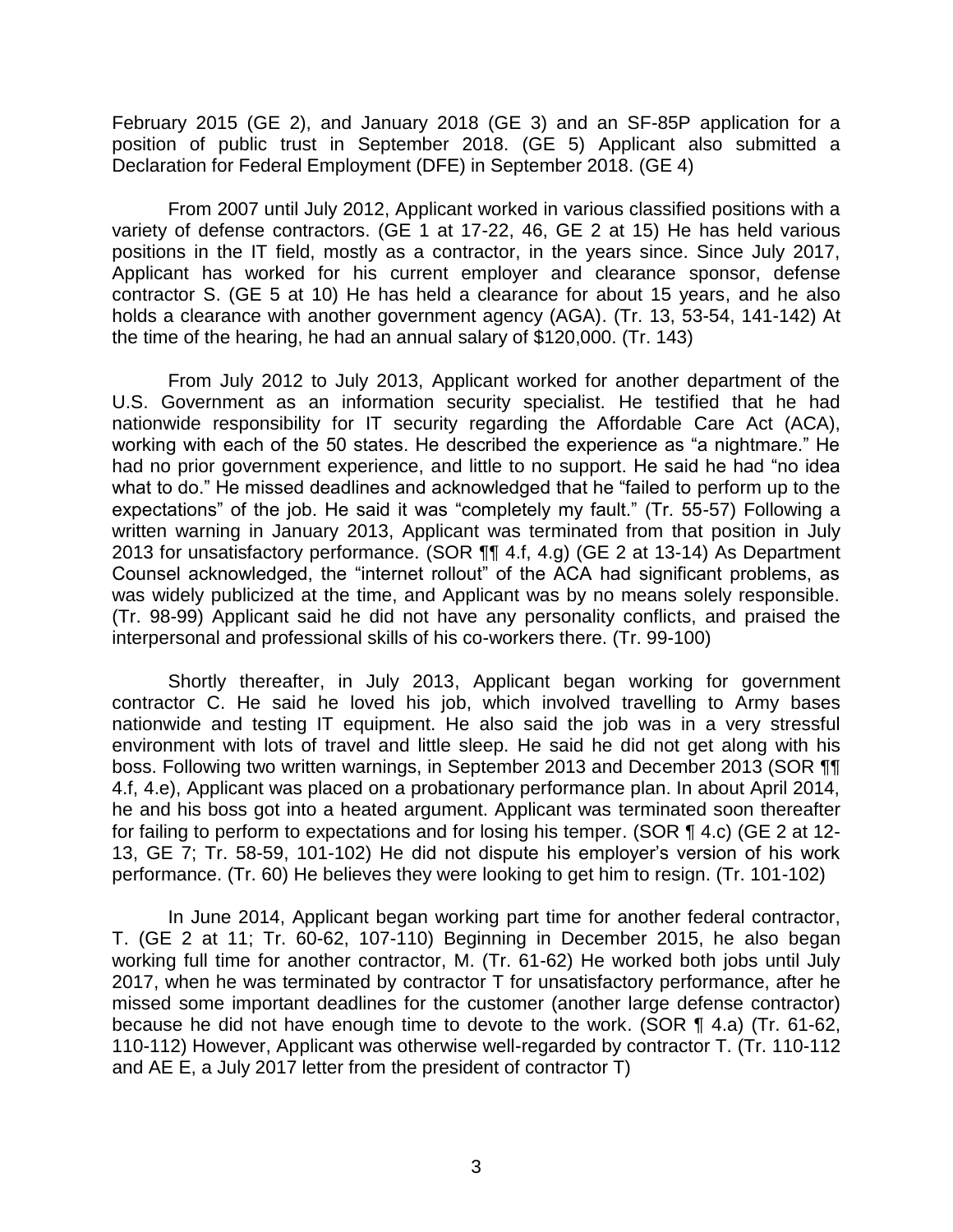#### Guideline K:

 In May 2017, Applicant was working for contractor M at an Army facility. He said he was not in a "SCIF" (Sensitive Compartmented Information Facility) but did have access to what he called a "simulated" SIPRNet, which he asserted had not been fully accredited. (Tr. 108-109; Answer) While there, he received an unclassified e-mail from The e-mail listed all of the names of the systems within the lab that were supported by his then employer. Some of the systems processed classified information. The e-mail was labeled as "unclassified," but the spreadsheet document contained the names of some classified systems. (Tr. 36) Applicant was supposed to complete appropriate "patches" for that particular week on the document and then return it to Ms. M, per her Ms. M, his government supervisor, the contractor office's representative (COR). (Tr. 44) instructions, which he did. (Tr. 36, 46; Answer)

 Applicant acknowledged in his testimony that he should have encrypted the list when he returned it, but he said the list was also not encrypted when he got it. "I didn't think it needed to be encrypted because of the publically available information and there was no classified information in the e-mail." (Tr. 47) He said that he believes that the COR should have known that "she was setting someone up for aggregation" of classified information. (Tr. 48)

 Applicant also denied that any classified spillage took place, because "nowhere within the SEC community classification guide does it say that the names of any classified systems were themselves classified." (Tr. 42) This assertion is unsupported. He said it was the aggregation of certain information that was classified. (Tr. 43) He denied moving any classified information onto an unclassified system. (Tr. 44; Answer)

Applicant said he was he was "accused of committing aggregated spillage." He indicated in his testimony and in his Answer that he was pressured to sign a security form acknowledging culpability for the spill. (Answer) He believes he was "intimidated into telling the government that it was my fault and [that] I'll never do it again." (Tr. 37, 48) The security form referenced by Applicant is not in evidence.

 The Government's evidence includes a May 10, 2017 memo from the Army command to Applicant's employer that names Applicant as "the originator of a classified spillage that occurred on 5 May 2017." (GE 8 at 3; GE 8 at 6) In its memo, the Army cited Army Regulation 25-2, Information Management, Information Assurance, derogatory information revokes any standing waiver and results in immediate denial of Paragraph 4-14, Personnel Security Standards; subparagraph b.(6): "New, credible, access to IT systems." (GE 6 at 3)

 As a result, Applicant's access to the government customer's information technology (IT) system was suspended that day, pending the results of an Army inquiry. (GE 8 at 3) As a result, Applicant could not perform his duties for contractor M, so he was terminated, on May 12, 2017. (GE 8 at 6, Tr. 49-52) (SOR ¶¶ 3.a, 4.b)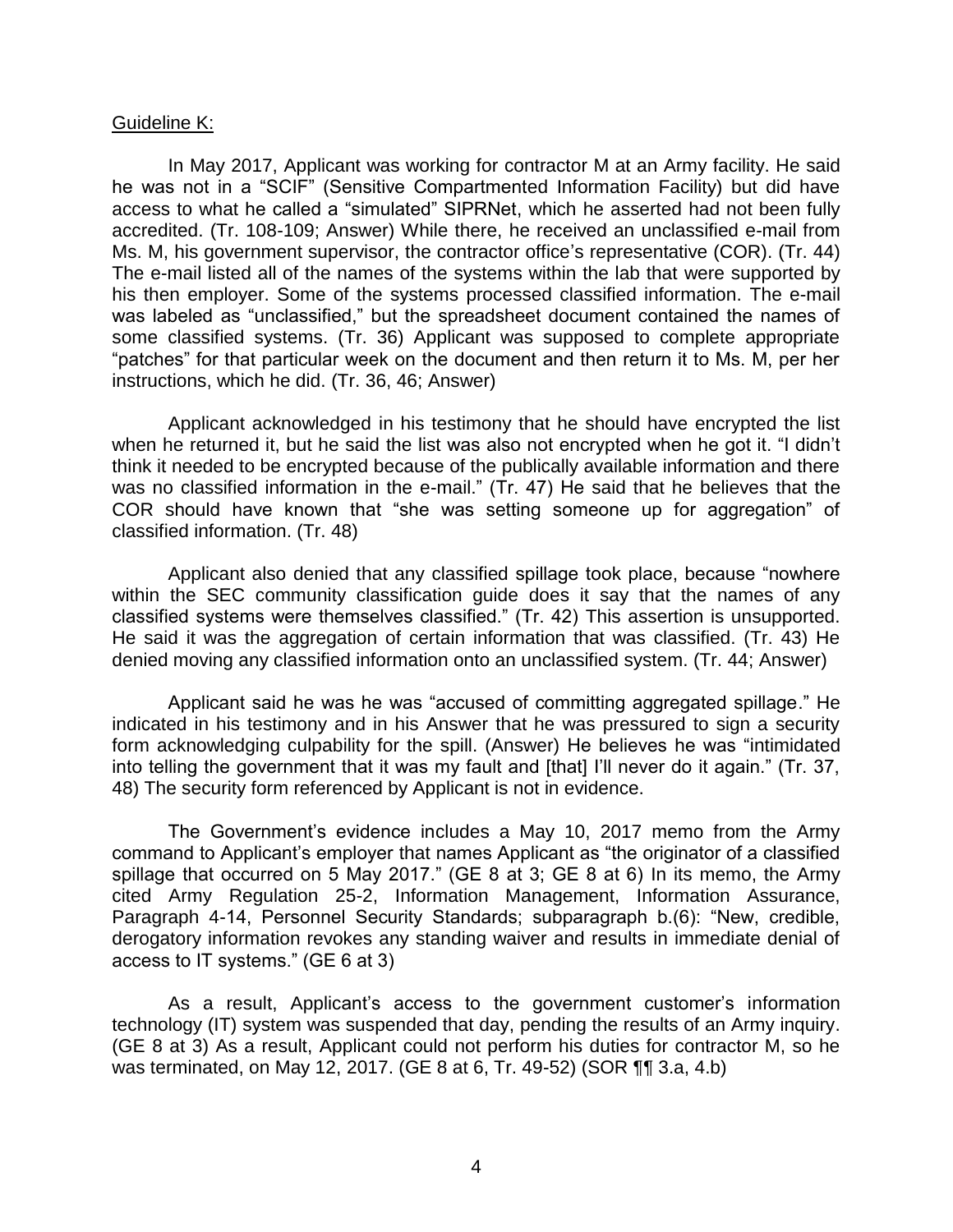The termination memo to Applicant from his employer began, "This letter serves as your official notice that you have been removed from contract due to unintentional classified spillage." (GE 8 at 4) (Emphasis added) This conclusion comports with Applicant's testimony that his actions were unintentional and not deliberate. (Tr. 50-51, 103-104) He continues to believe that the information at issue in the incident was not in fact classified; and he attested that others working in the lab told him this as well. (Tr. 106-107) However, Applicant stated at the hearing that he acknowledged to his employer at the time that he was culpable for the incident. (Tr. 105-106)

 Applicant testified that he was verbally informed of the government customer's concerns about the spillage incident, but was not given an opportunity to respond, either verbally or in writing. (Tr. 103-104) He said he "strongly disagreed with the decision to terminate him, and he said he "did not spill or aggregate classified information." He encrypted the information. (Tr. 37-39) He said he was not aware of the result of any government investigation into the incident, and he is not aware that his clearance itself was ever suspended. (Tr. 54-55, 139) Nor is there documentation of any such believes that the government supervisor should have "retracted" (i.e., redacted) or investigation in the record.

 Applicant said he had no other employment issues at contractor M before he was terminated over the spillage incident. (Tr. 107) He said he was told he was eligible for rehire. (Tr. 37) Applicant also noted his stellar security record, with no violations, and said this would not happen again. (Tr. 39-40)

 The Government did not offer testimony of any expert witness in the security field regarding whether the spillage was in fact classified; whether it was due to Applicant's culpability; whether Applicant's actions were deliberate, negligent, or inadvertent; and what damage to national security resulted from the spill, if any. Beyond the May 2017 letter from the Army on the matter (GE 8), the Government offered no evidence of the conclusions of any investigating authorities. Nor did the Government offer any testimony about applicability of any of the NISPOM paragraphs cited in the SOR.

### Guidelines J & G:

 In August 2007, Applicant was arrested and charged with driving under the influence of alcohol. (DUI) (SOR  $\P$  1.b) He explained that he was drinking at a pub one evening and was pulled over on his way home after making a left turn at a red light. He failed a roadside breathalyzer test. He was cited or ticketed, and allowed to take a cab home. He said he was not arrested. He went to court in August 2007 and received one year of probation including a six-month alcohol awareness group therapy program. He completed the program early, in April 2008. (Tr. 64-65; GE 1 at 45, 93-96) Applicant was required to abstain from alcohol while on probation, but resumed drinking casually once his probation ended. (Tr. 94-95)

 In June 2017, Applicant was out one night at a nightclub and restaurant with a friend. Applicant had about three beers and two shots. While driving the friend home in the early morning hours, he crossed the center line and was pulled over by police. After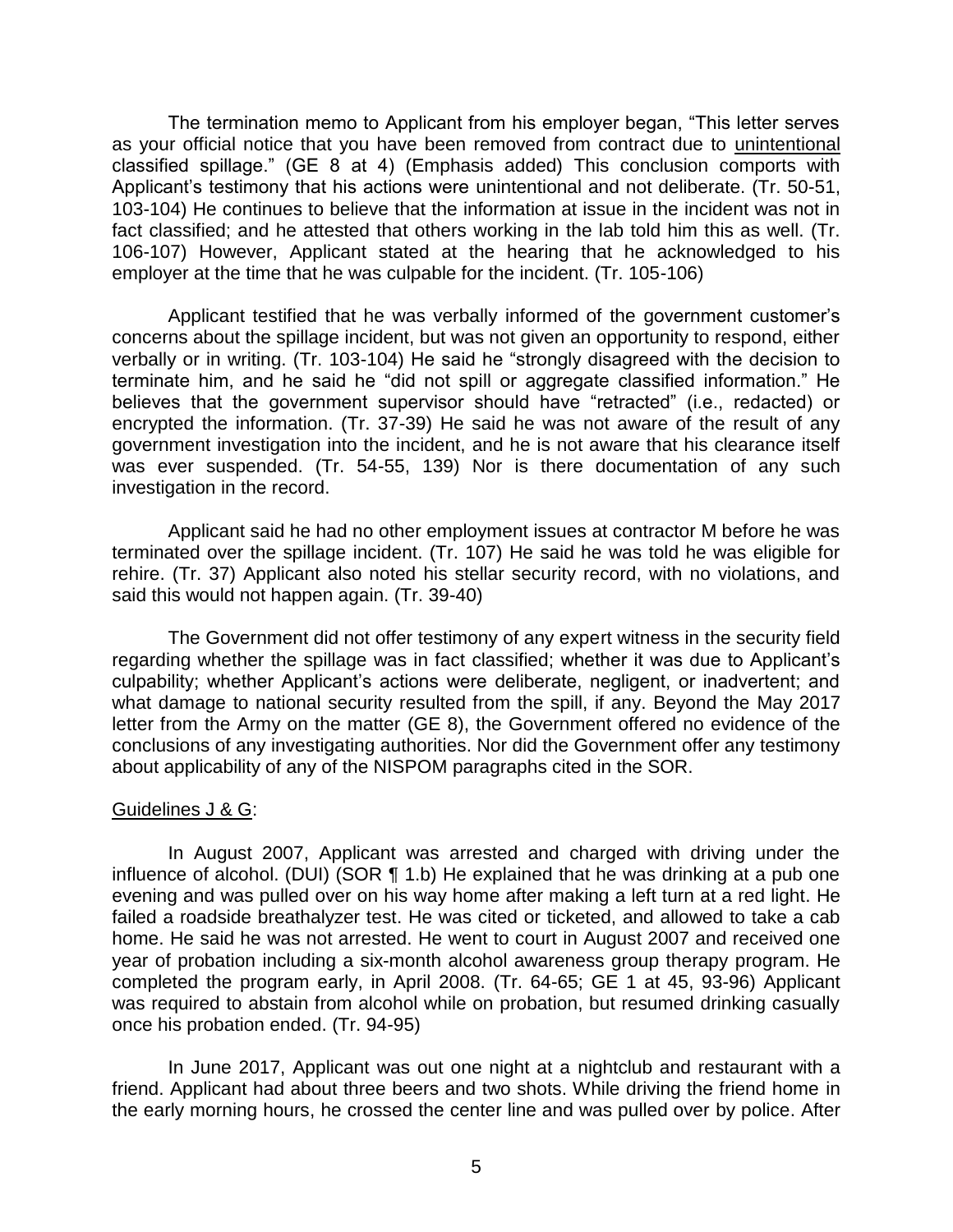failing a roadside sobriety test and refusing a breathalyzer, he was arrested and charged with driving while impaired by alcohol (DWI) (SOR ¶ 1.a (Tr. 118-119) He was later allowed to call a cab. Applicant acknowledged at his hearing that he had had too much to drink, and that it was "completely my fault." (Tr. 66) He pleaded guilty and was sentenced to two years of probation. He also spent three weekends in jail. (Tr. 65-66, 69)

 In July 2017, Applicant was evaluated and found appropriate for a 26-week outpatient substance abuse treatment program. No diagnosis of an alcohol use disorder was indicated. (Tr. 67-68, 72; AE B) The program consisted of group sessions. Applicant was an active and positive participant and was regarded as a model client. He completed the program successfully in early March 2018. (AE B)

 In November 2017, while on probation for the DWI, Applicant was arrested and charged with a probation violation, after he attempted to purchase a firearm in a neighboring state. (SOR ¶ 2.a) Applicant testified that during this period, when he was "going in and out of jail" on weekends, he would make himself feel better by "buying things." He saw a shotgun that he thought his father would like as a gift. The best deal for the gun was in a neighboring state, where there was no sales tax, so he went there to purchase the weapon. (Tr. 73-74) The attempted firearms purchase was disallowed because of the background check. (Tr. 143-144) Applicant does not own any firearms. (Tr. 74)

 Applicant testified that he was not aware that his actions were prohibited while on probation, because he did not read the full details of his probation document and other available information detailing the restrictions. (Tr. 73, 124) His DWI charge came up in the background check for the firearms purchase. A warrant was issued, and he was arrested. Applicant had to perform 10 hours of community service as a result, which he completed in May 2018. (Tr. 68, 71; AE C, AE D) Applicant acknowledged the probation violation was his fault. (Tr. 73) He testified that he reported the violation to his employer. (Tr. 124)

 Applicant testified that there was no other negative impact on his probation for the DWI. He completed probation successfully in August 2019. (GE 6 at 3; Tr. 69) He has had no other charges. (Tr. 143)

Applicant said he was required to abstain from drinking while on probation for two years, and did so. (Tr. 119-120) He said that since his second alcohol offense, he has significantly curtailed his drinking. He recalled having "a drink or two" at home on Memorial Day and on the July  $4<sup>th</sup>$  weekend (2021), but otherwise, "I really don't drink much at all." And he does not drink and drive "no matter how much I've been drinking." (Tr. 71, 119, 123) He said he now consumes alcohol once a week or less ("if that."). He said he consumes at most, three beers, and not to intoxication. (Tr. 120-122) Applicant said he was not currently in any alcohol counseling or therapy and does not believe he has an alcohol problem. (Tr. 122-123)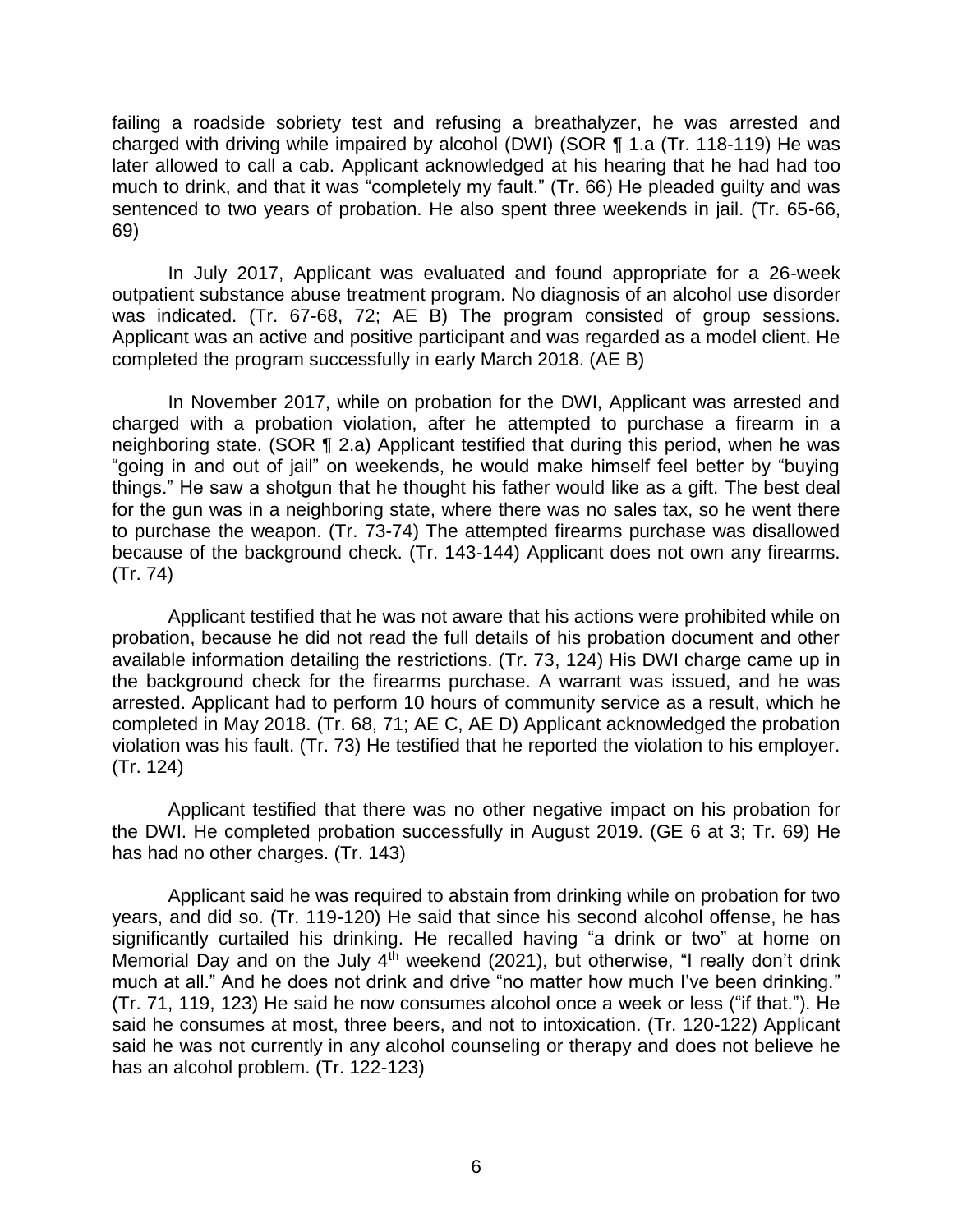#### Guideline E:

 Having submitted an SCA in January 2018 (GE 3), Applicant had a related background interview on September 13, 2018. (GE 6 at 5-10) Days later, on September 17, 2018 (addendum signed September 18, 2018), Applicant submitted a Declaration for Federal Employment (GE 4), for a job application with another government department. (Tr. 88-89) He then submitted a Questionnaire for Public Trust Positions (SF-85P). on September 27, 2018. (GE 5) The record does not contain a subsequent background interview after GE 4 and GE 5.

 The Guideline E allegations in the SOR concern Applicant's allegedly deliberate failure to disclose some of his arrests and some of his employment terminations on his January 2018 SCA and his September 2018 SF-85P application. Applicant denied all allegations of deliberate falsification in the SOR. (Answer; Tr. 74)

#### Alleged Falsifications relating to Arrests:

 SOR ¶ 4.h alleges in part, that in answering a series of questions on his January 2018 SCA with a seven-year timeframe ("In the past seven (7) years …"), Applicant failed to disclose his first DUI in 2007. (GE 3 at 35) During questioning at his hearing, it became clear that Applicant had no duty to disclose that offense in answer to those questions, since it occurred in 2007, 11 years prior. (Tr. 75-82)

 Applicant acknowledged, however, that he also did not list his 2007 DUI in answer to other questions on GE 3, such as "Other than those offenses already listed, have you EVER had the following happen to you? . . . Have you EVER been charged with an offense involving alcohol or drugs?" (GE 1 at 37) Falsification of that question was not alleged in the SOR.

Applicant had disclosed his 2007 DUI on his 2010 SCA, and detailed the circumstances of the arrest, his court case, and alcohol awareness program. (GE 1 at 43-45; Tr. 96-98) He did not list the 2007 DUI on his 2015 SCA, in answer to a question, "Have you EVER been charged with an offense involving alcohol or drugs." (GE 2 at 31- 32) When asked why he did not list the 2007 DUI in answer to that question, Applicant said he "must have misinterpreted the question and that it was another seven-year question." He asserted that he would not have "intentionally tried to hide something I already [had] previously disclosed." (Tr. 115, 116) This omission was not alleged in the SOR as a deliberate falsification.

 Applicant also explained that when he was interviewed in 2015 about his previous SCA, he was told by the interviewing agent that he did not have to discuss his 2007 DUI after that interview. (Tr. 75-78, 117-118) Applicant also volunteered the 2007 DUI in his September 2018 background interview (GE 6 at 10) and listed it on his September 2018 SF-85P. (GE 5 at 27)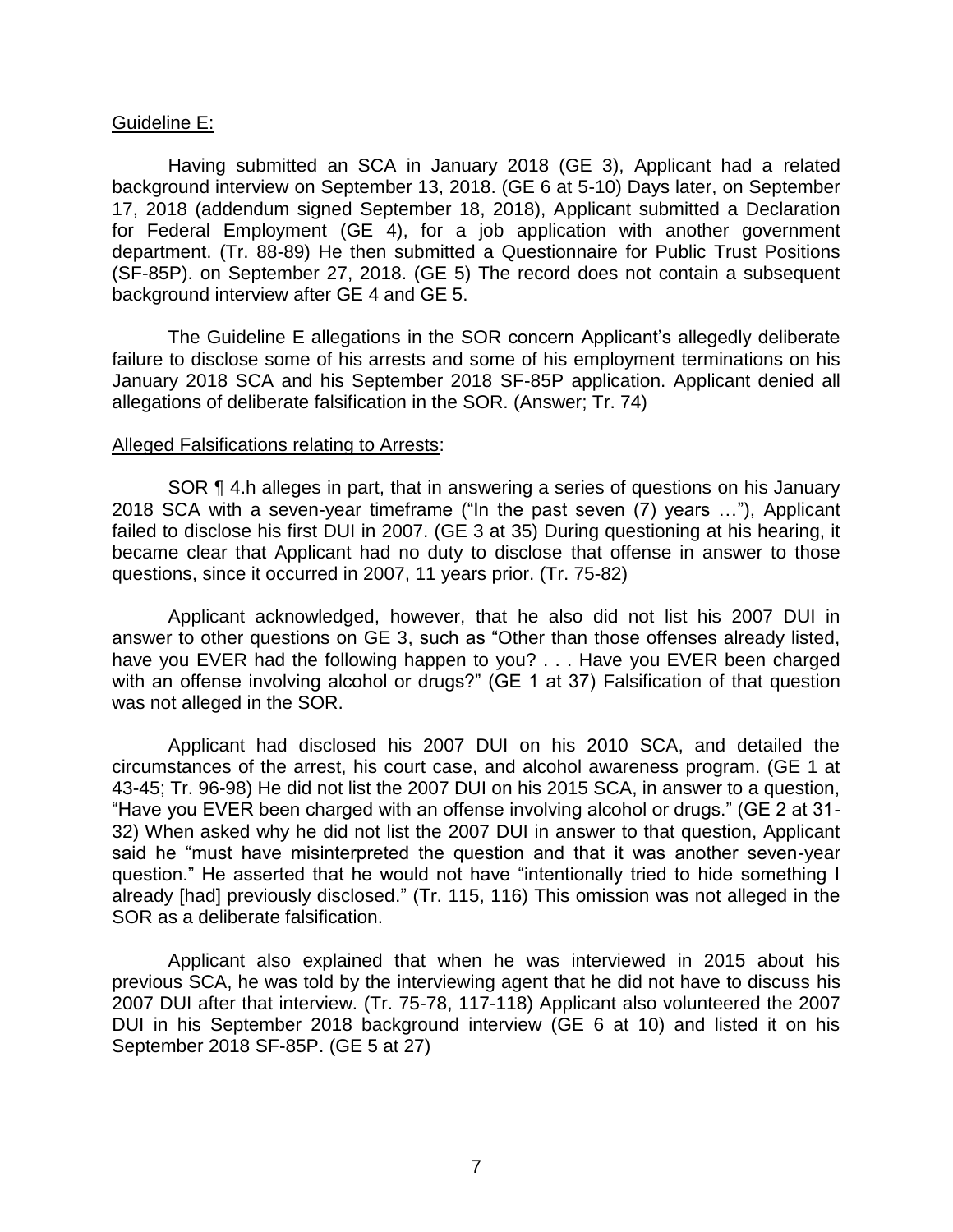On his January 2018 SCA, Applicant disclosed his 2017 DUI, but did not disclose his November 2017 probation violation arrest for the attempted gun purchase. (GE 3 at 35) This omission is alleged as an additional deliberate falsification in SOR ¶ 1.h.

 Applicant acknowledged that he should have disclosed his 2017 probation violation arrest on GE 3. He asserted that he told his security chief and program manager about it, but this is uncorroborated. He denied intentionally failing to disclose it and said he must have overlooked it or misinterpreted the question. (Tr. 82) However, Applicant acknowledged that in January 2018, the charge from the November 2017 probation violation was pending, and had yet to be adjudicated. (Tr. 144-147) As such, he should have disclosed it in answer to the question, "Are you currently on trial or awaiting a trial on criminal charges." (GE 3 at 35) That omission, however, was not alleged in the SOR as a deliberate falsification. The summary of Applicant's September 2018 background interview reflects that he voluntarily disclosed the arrest and the violation to the interviewer. (GE 6 at 9)

When he prepared his September 27, 2018 SF-85-P, Applicant disclosed both the 2007 DUI arrest and the 2017 DWI arrest, but, again, not the subsequent 2017 probation violation arrest, in answer to a question about his criminal history with a seven-year timeframe. (SOR ¶ 4.j) Of this omission, Applicant said, "I don't know why I would intentionally deny it. Maybe because it hadn't gone to trial yet, I'm not sure." (Tr. 83) In fact, the document regarding Applicant's completion of the 10 hours of work release shows a trial date of March 27, 2018, and that he completed the required community service a month later, so the charge was no longer pending by September 2018. (AE D)

 Asked why he failed to list his 2017 probation violation arrest on either GE 3 or GE 5, Applicant said, "I don't know why I wouldn't have, Your Honor. I discussed it with both investigators. It must have been an oversight on my part and I'm sorry." (Tr. 90, 130-131)

### Alleged Falsifications relating to Employment Terminations:

 Applicant's September 2018 SF-85P. (GE 5) In answer to a question calling for disclosure of all employment terminations in the past seven years, Applicant disclosed his 2017 termination from contractor M (SOR ¶ 4.b), but he did not disclose his other terminations, from contractor T in July 2017; from contractor C in April 2014 (SOR ¶ SOR ¶ 4.i concerns several employment-related falsification allegations on 4.c); or from his federal job in January 2013 (SOR ¶ 4.g).

 When asked why he did not disclose these other terminations on GE 5, Applicant testified that he had filled out a lot of SCAs and SF-85Ps in the past, and believed he had disclosed them previously. He asserted that the errors he made on his various applications were honest mistakes, and were not an attempt to "obfuscate any sins or past indiscretions whatsoever." (Tr. 91)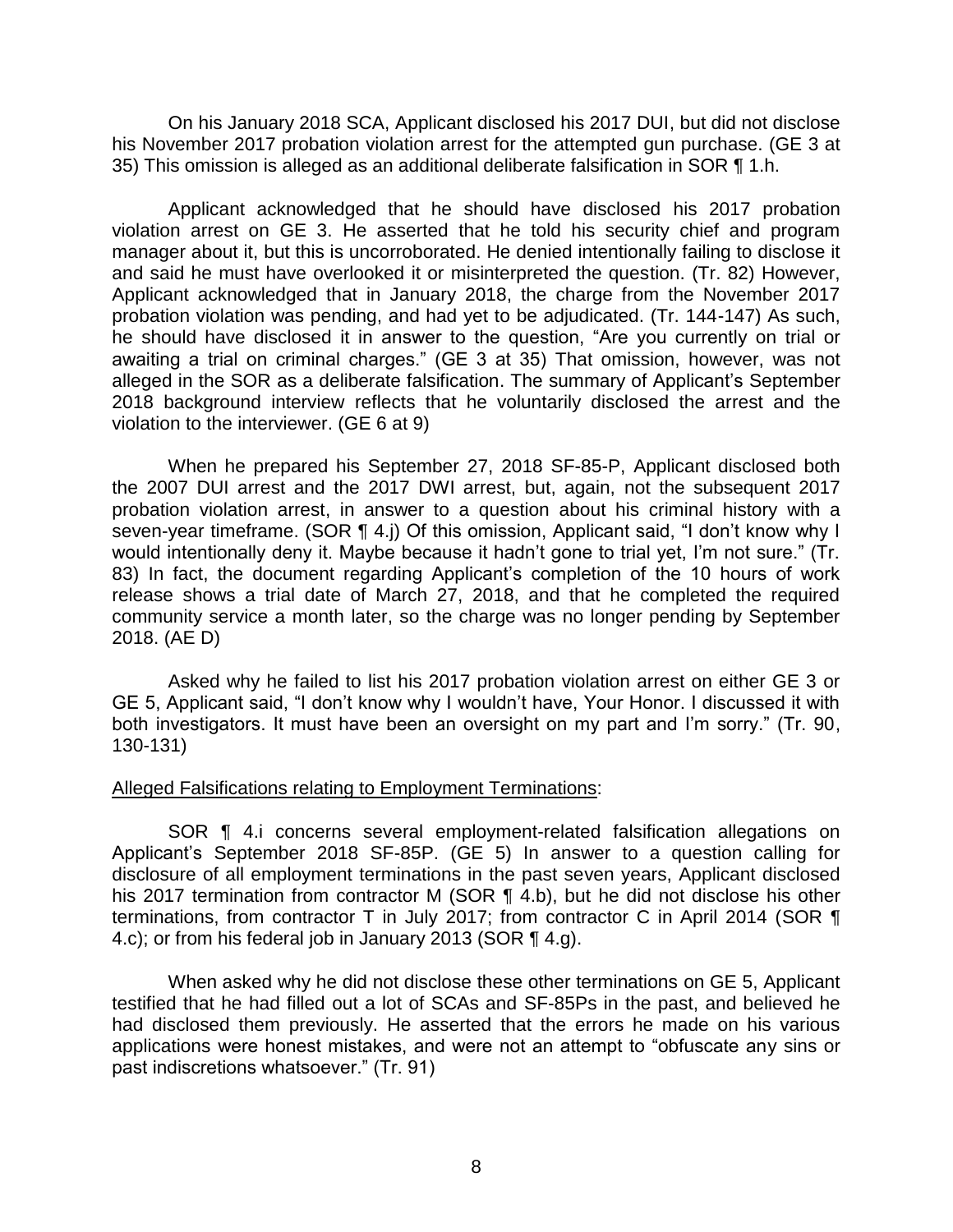On his 2015 SCA, Applicant disclosed his termination from another government department and provided extensive details. (GE 2 at 13-15) He also disclosed his April 2014 termination from contractor C and noted that he had been fired because the customer was not satisfied with his work, (GE 2 at 12-13)

 On his January 2018 SCA, Applicant disclosed his July 2017 termination from contractor T, and noted that the customer, a large defense contractor, "didn't need my input anymore." (GE 3 at 14-15; Tr. 125). He disclosed his 2017 termination from contractor M, said that he "left by mutual agreement following charges or allegations of misconduct," noted the spillage incident, and said he had been removed from the contract, but was subject to rehire. (GE 3 at 16; Tr. 125)

On his January 2018 SCA, Applicant also noted other terminations, from contractor C, in April 2014 and from the federal department job, in July 2013, but he gave no details. (GE 3 at 17-18) He also answered "No" in answering questions calling for disclosure of adverse circumstances (if he was fired, quit, or left by mutual agreement following allegations of misconduct or unsatisfactory performance). (GE 3 at 27) Applicant explained that, he was confused by the page break in the middle of the page that he filled out, and did not realize he should have answered "yes" to the question, since he knew he had been fired by contractor C. (Tr. 126-129) No employment-termination-related falsifications of GE 3 are alleged in the SOR.

 Applicant discussed his various terminations during his September 13, 2018 background interview. (GE 6 ay 6-7). However, on his September 27, 2018 SF-85P, submitted only two weeks later, Applicant did not disclose his terminations from contractor C and contractor T, both of which had occurred during the previous seven years, in answer to a question calling for disclosure of those events. (GE 5 at 22). Curiously, Applicant disclosed his July 2017 termination from contractor M, which occurred within the seven-year timeframe of the question, but also two other terminations from many years before, in 2002 and 2005. (GE 5 at 22; Tr. 137) Applicant again acknowledged that he should have disclosed the terminations from contractors C and T, but asserted that his omissions were unintentional. (Tr. 137-138) Applicant expressed remorse for his errors and apologized for them. (Tr. 147-148, 161-162)

 Applicant also did not list his terminations from contractors C, M, and T on his Declaration for Federal Employment, in September 2018, despite the presence of a question calling for disclosure of all employment terminations in the last five years. (GE 4 at Question 12). As to this form, Applicant explained that he thought the question he was only being asked to disclose terminations from "a federal job or a government job within the last five years. That's how I looked at the question." (Tr. 134-135) Applicant maintained his interpretation of the question under additional questioning at hearing. (Tr. 135-136)

 Among the documents Applicant submitted after the hearing was a DFE that he submitted in April 2020. (AE G) On that form, he checked "Yes" to a question asking if, during the last seven years, he had been convicted, imprisoned, been in prison, been on probation or been on parole. The question "includes felonies, firearms or explosives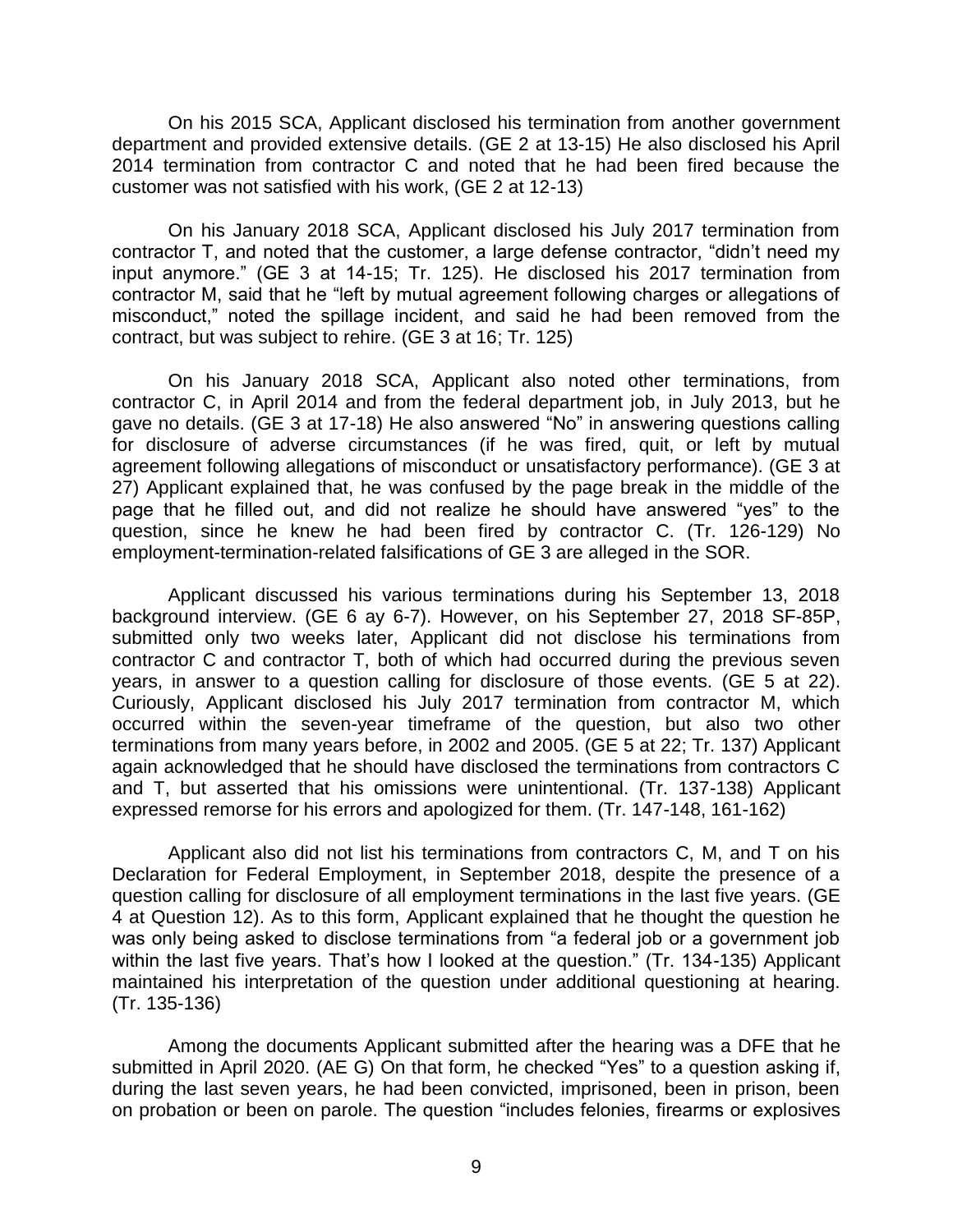violations, misdemeanors, and all other offenses." (AE G at Q. 9) He reported an offense as follows:

Question 9: Misdemeanor DUI 5/17/2019 [City B, State X]. 2. Year<br>probation.completed.August.2019.No.further.jssues".followed.by.a.phone probation completed August 2019. No further issues" followed by a phone number (AE G at 2) (Emphasis added).

The year of the offense given, 2019, is likely an error, as probation ended only months later, in August 2019, and there was no discussion at hearing of a May 2019 DUI. I conclude that he likely meant to disclose his 2017 DUI on AE G. Yet Applicant also did not list his November 2017 arrest for the probation violation on AE G, in answer to this question with a seven-year timeframe, and also said that probation was completed with "no other issues."

AE G also contained a question asking, in part,

 During the last five years, have you been fired for a job for any reason, did you quit after being told that you would be fired, did you leave any job because of specific problems, or were you debarred from Federal employment by the Office of Personnel Management or any other Federal agency? (AE G at Q. 12)

Applicant answered "Yes" and disclosed his May 2017 termination from contractor M "per request of the Government COR for allegedly mishandling sensitive information; eligible for rehire." (AE G at 2) He did not disclose his termination from contractor T, in July 2017. Since Applicant submitted AE G post-hearing, he was not questioned about any of these answers.

 Since his termination following the spillage incident in May 2017, Applicant has subsequently participated in extensive annual training required for his position. After the hearing, he provided extensive documentation of his remedial and other security training on numerous subjects related to his professional position. (Tr. 140; AE F, AE H)

Applicant's 2020 performance review reflects that he exceeds expectations across the board. He performed "extraordinary work" under difficult circumstances. He is a highly trained and capable security professional and greatly contributed to the mission's success. (AE A)

### **Policies**

It is well established that no one has a right to a security clearance. As the Supreme Court held in *Department of the Navy v. Egan*, "the clearly consistent standard indicates that security determinations should err, if they must, on the side of denials." 484 U.S. 518, 531 (1988)

 The AGs are not inflexible rules of law. Instead, recognizing the complexities of human behavior, administrative judges apply the guidelines in conjunction with the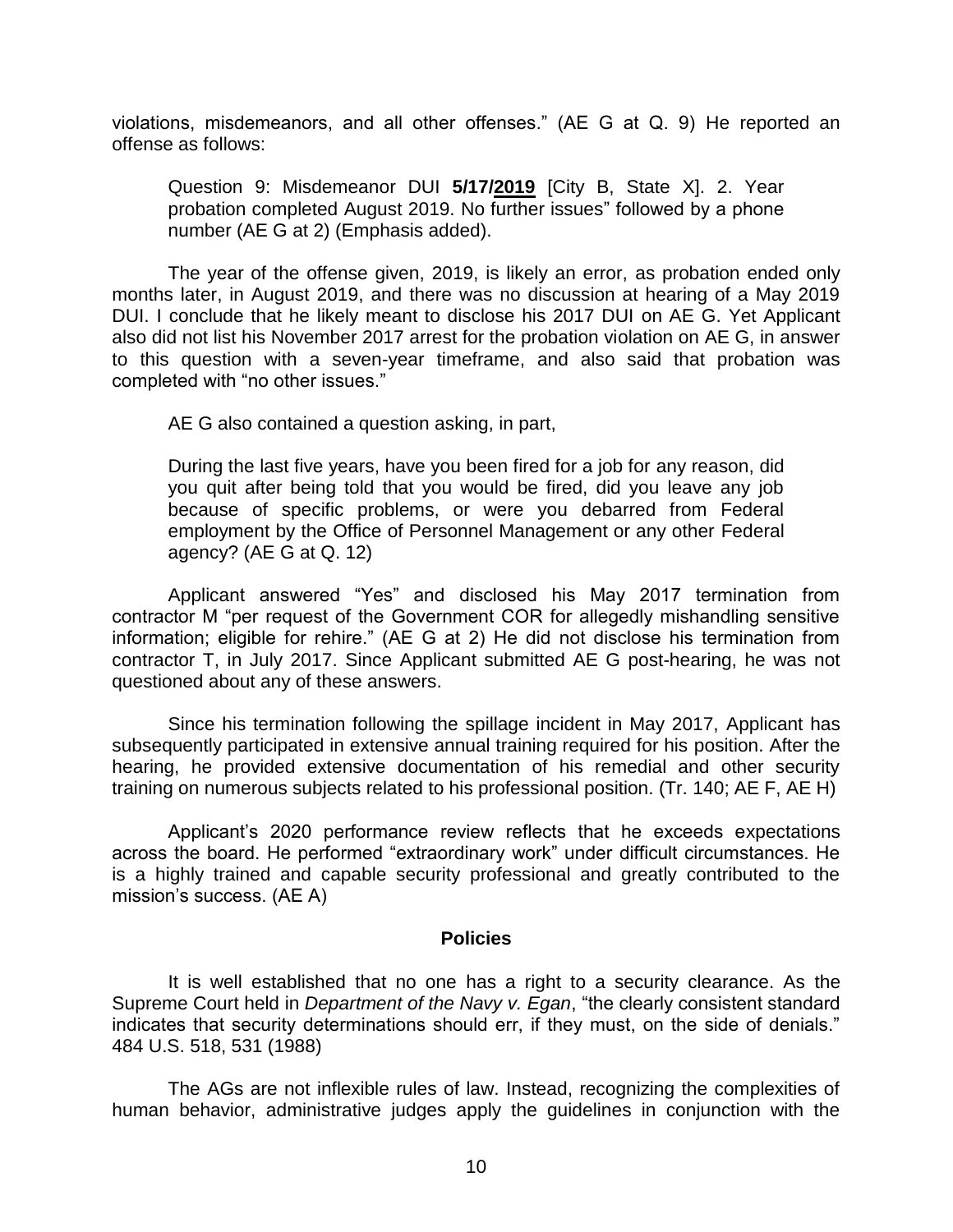factors listed in the adjudicative process. The administrative judge's overarching adjudicative goal is a fair, impartial, and commonsense decision. According to AG  $\P$  2(c), the entire process is a conscientious scrutiny of a number of variables known as reliable information about the person, past and present, favorable and unfavorable, in the "whole-person concept." The administrative judge must consider all available, making a decision.

The protection of the national security is the paramount consideration. AG  $\P$  2(b) eligibility will be resolved in favor of the national security." Under ¶ E3.1.14, the Government must present evidence to establish controverted facts alleged in the SOR. Under ¶ E3.1.15, the applicant is responsible for presenting "witnesses and other evidence to rebut, explain, extenuate, or mitigate facts admitted by the applicant or proven by Department Counsel." The applicant has the ultimate burden of persuasion to requires that "[a]ny doubt concerning personnel being considered for national security obtain a favorable security decision.

 A person who seeks access to classified information enters into a fiduciary relationship with the Government predicated upon trust and confidence. This relationship transcends normal duty hours and endures throughout off-duty hours. The Government reposes a high degree of trust and confidence in individuals to whom it grants access to classified information. Decisions include, by necessity, consideration of the possible risk the applicant may deliberately or inadvertently fail to safeguard classified information. Such decisions entail a certain degree of legally permissible extrapolation of potential, rather than actual, risk of compromise of classified information.

### **Analysis**

### **Guideline G, Alcohol Consumption**

The security concern for alcohol consumption is set forth in AG ¶ 21:

Excessive alcohol consumption often leads to the exercise of questionable judgment or the failure to control impulses, and can raise questions about an individual's reliability and trustworthiness.

 The guideline notes several conditions that could raise security concerns under AG **[1** 22. The following disqualifying condition is applicable in this case, as Applicant has a DUI arrest in 2007 and a DUI arrest in 2017:

(a) alcohol-related incidents away from work, such as driving while under the influence, fighting, child or spouse abuse, disturbing the peace, or other incidents of concern, regardless of the frequency of the individual's alcohol use or whether the individual has been diagnosed with an alcohol use disorder.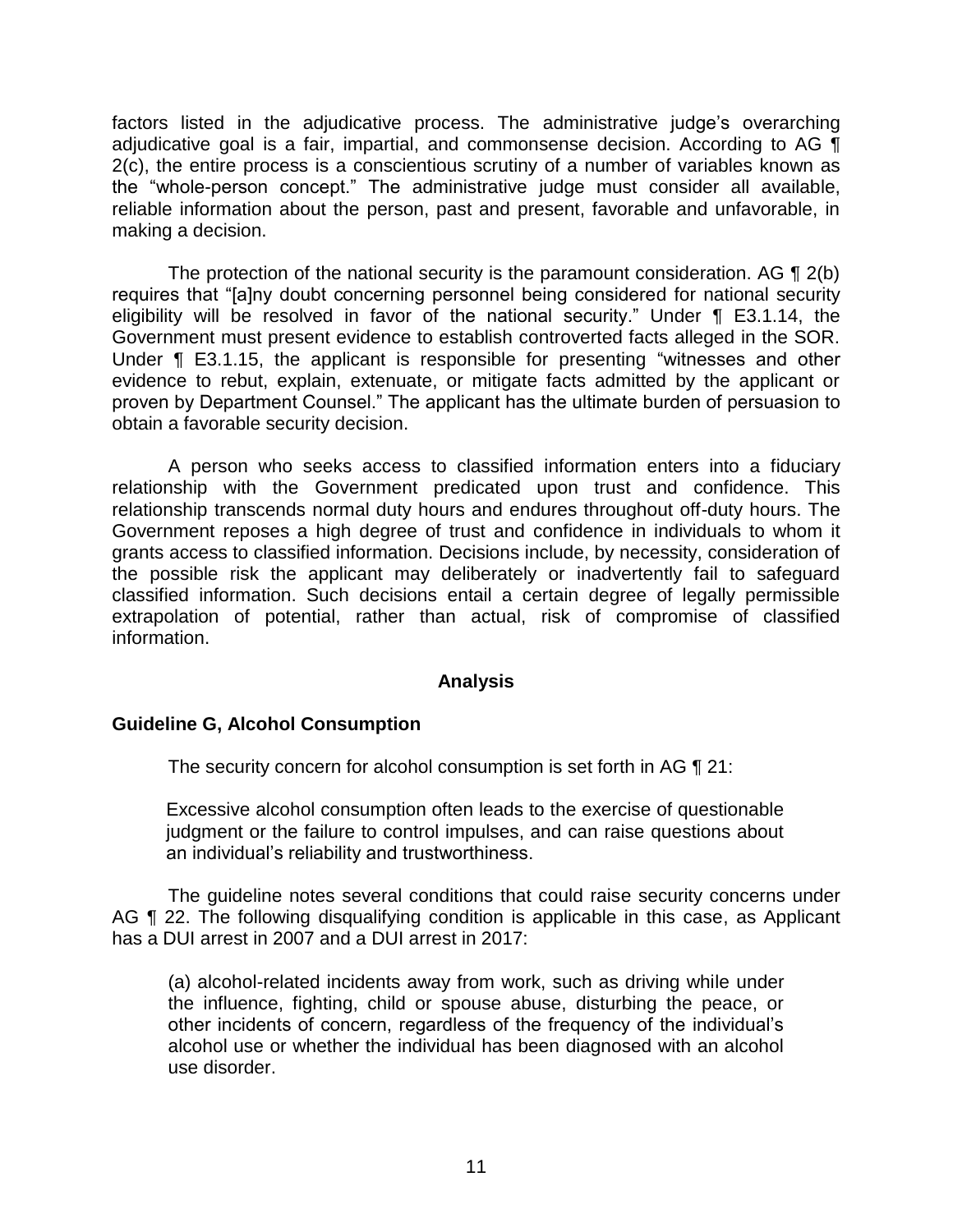Conditions that could mitigate alcohol consumption security concerns are provided under AG ¶ 23. The following are potentially applicable:

(a) so much time has passed, or the behavior was so infrequent, or it happened under such unusual circumstances that it is unlikely to recur or does not cast doubt on the individual's current reliability, trustworthiness, or judgment;

(b) the individual acknowledges his or her pattern of maladaptive alcohol use, provides evidence of actions taken to overcome this problem, and has demonstrated a clear and established pattern of modified consumption or abstinence in accordance with treatment recommendations; and

(d) the individual has successfully completed a treatment program along with any required aftercare, and has demonstrated a clear and established pattern of modified consumption or abstinence in accordance with treatment recommendations.

 Applicant incurred two alcohol-related driving offenses ten years apart. After the abuse treatment program, and completed it successfully. Since then, he has curtailed his drinking and has demonstrated a track record of responsible use, as he consumes alcohol occasionally on holidays at home, and there is no indication that he drinks and drinking. His alcohol consumption no longer casts doubt on his current judgment, second, more recent charge, he actively participated in a 26-week outpatient substancedrives. He accepted responsibility for his behavior, and has taken steps to moderate his trustworthiness and reliability. AG ¶¶ 23(a), 23(b) and 23(d) apply.

### **Guideline J, Criminal Conduct**

AG ¶ 30 expresses the security concern for criminal conduct:

 Criminal activity creates doubt about a person's judgment, reliability, and trustworthiness. By its very nature, it calls into question a person's ability or willingness to comply with laws, rules, and regulations.

AG ¶ 31 describes conditions that could raise a security concern and may be disqualifying. The following disqualifying conditions are potentially applicable:

 (a) a pattern of minor offenses, any one of which on its own would be unlikely to affect a national security eligibility decision, but which in combination cast doubt on the individual's judgment, reliability, or trustworthiness;

 (b) evidence (including, but not limited to, a credible allegation, an admission, and matters of official record) of criminal conduct, regardless of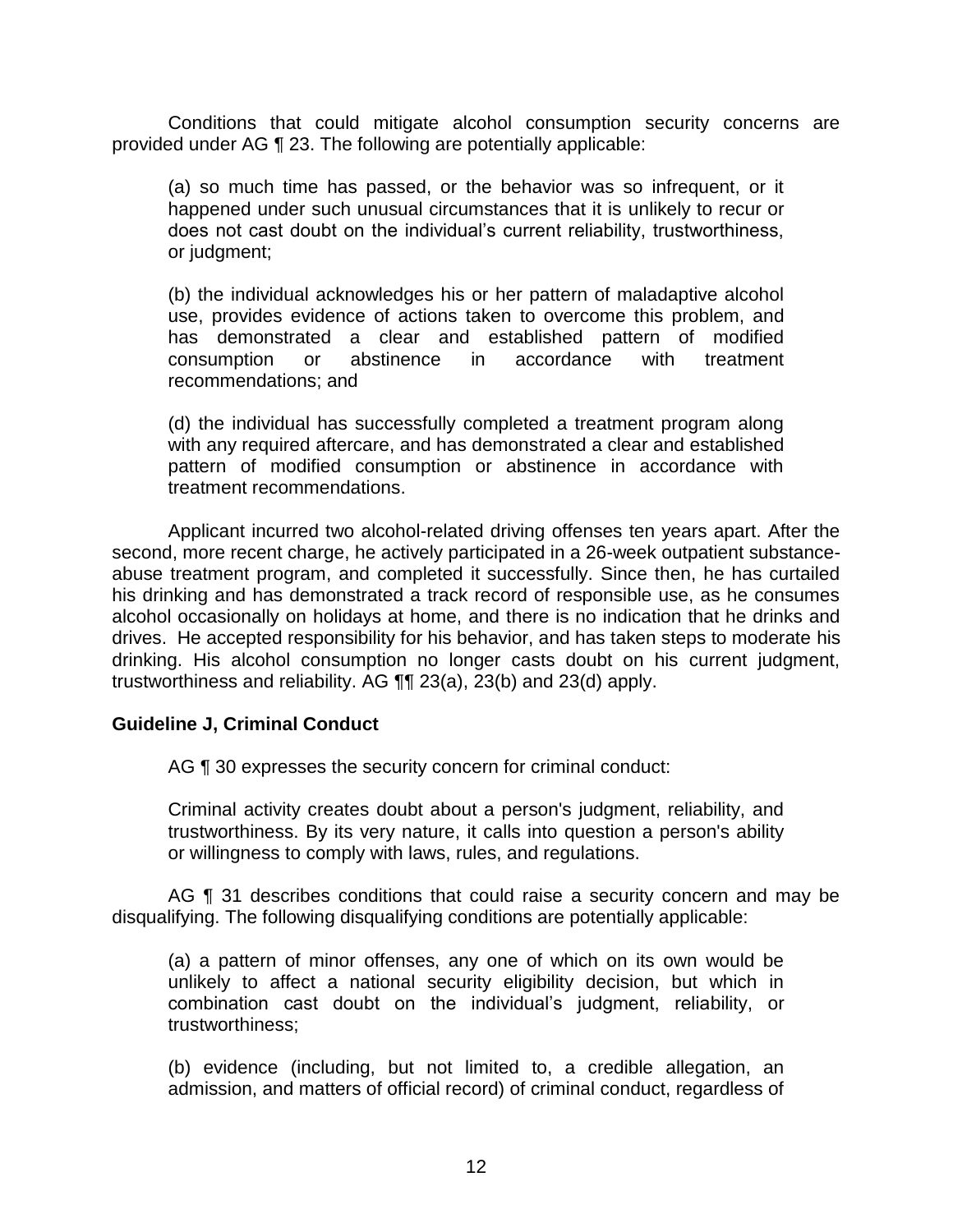whether the individual was formally charged, prosecuted, or convicted; and

 (d) violation or revocation of parole or probation, or failure to complete a court-mandated rehabilitation program.

 criminal conduct security concerns. To these are added his 2017 probation violation, after he attempted to purchase a firearm for his father. AG ¶¶ 31(a) and 31(b) apply to Applicant's two alcohol-related offenses, noted above, are cross-alleged as each offense. AG ¶ 31(d) applies to the probation violation.

 The following mitigating conditions for criminal conduct are potentially applicable under AG ¶ 32:

 (a) so much time has elapsed since the criminal behavior happened, or it happened under such unusual circumstances, that it is unlikely to recur and does not cast doubt on the individual's reliability, trustworthiness, or good judgment; and

 (d) there is evidence of successful rehabilitation; including, but not limited to, the passage of time without recurrence of criminal activity, restitution, compliance with the terms of parole or probation, job training or higher education, good employment record, or constructive community involvement.

 Applicant's arrest for violating probation is an added consideration under Guideline J, along with his two alcohol offenses. On the one hand, an arrest for a probation violation is a serious matter, particularly one concerning the attempted purchase of a firearm. However, the circumstances of the violation appear isolated and inadvertent, as Applicant testified that he was not allowed to purchase a firearm out of enthusiast and does not own guns himself. He also acknowledged that, while his actions were inadvertent, he should have read his probation instructions more carefully. Moreover, his probation was not extended, and the arrest had little impact beyond assignment of 10 hours of community service, which he completed. Applicant otherwise state while on probation, and he did so only as a gift for his father. Applicant is not a gun completed probation successfully in August 2019, more than two years ago.

 ¶¶ 32(a) and 32(d). However, I must also consider whether Applicant's criminal conduct is mitigated in light of my conclusions under Guideline E with respect to the falsification allegations (discussed below). Falsification of a security clearance application is a criminal offense under 18 USC § 1001. Since I conclude that Applicant falsified his SCA, that cuts against mitigation of the alleged criminal conduct here. AG ¶¶ 32(a) and These circumstances suggest that Applicant's offenses are mitigated under AG 32(d) therefore do not fully apply.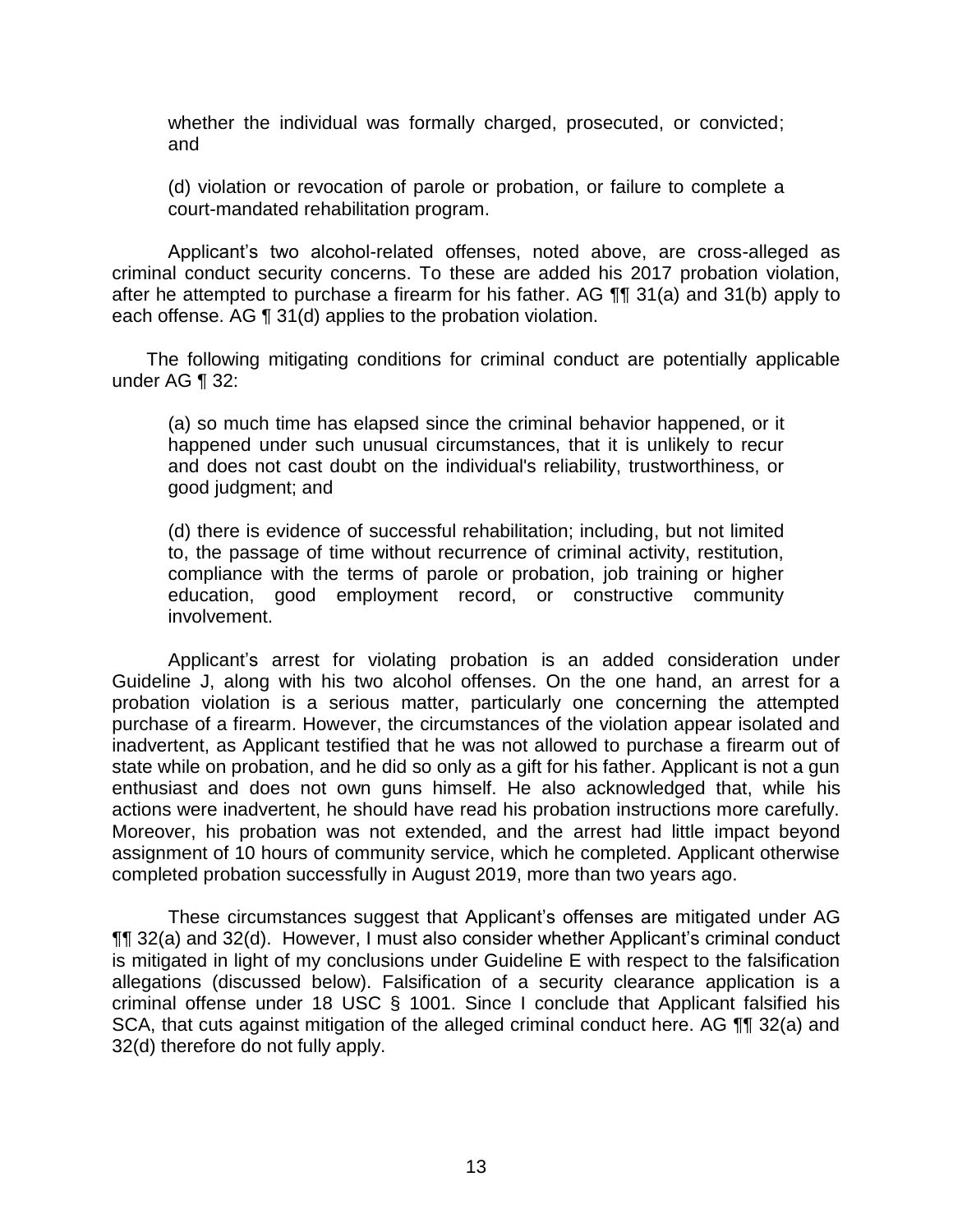### **Guideline K, Handling Protected Information**

AG ¶ 33 expresses the security concern regarding handling protected information:

 Deliberate or negligent failure to comply with rules and regulations for handling protected information-which includes classified and other sensitive government information, and proprietary information-raises doubt and ability to safeguard such information, and is a serious security about an individual's trustworthiness, judgment, reliability, or willingness concern.

AG ¶ 34 describes conditions that could raise a security concern and may be disqualifying. The following disqualifying conditions are potentially applicable:

 handling protected information, including images, on any unauthorized (c) loading, drafting, editing, modifying, storing, transmitting, or otherwise equipment or medium; and

 (g) any failure to comply with rules for the protection of classified or sensitive information.

The sole Guideline K allegation in the SOR, with identifying information redacted, reads as follows:

3.a. You improperly e-mailed a file containing classified information via an unclassified network in about May 2017, while employed with [contractor M, at a U.S. Army facility] creating a data spill in violation of paragraphs 4- 200, 4-210b, and 5-100 of the Department of Defense [Manual] 5200.22M, National Industrial Security Program Operating Manual (NISPOM). You were consequently terminated in about May 2017.

 In his Answer to the SOR, and his testimony, Applicant did not agree that the information at issue was in fact classified. He denied that any spillage took place, though he admitted that aggregation of certain information was classified, and therefore he should have encrypted the information. Applicant's testimony about the nature of the information at issue in the spillage information is uncorroborated.

 The Government's evidence includes a May 10, 2017 memo from the Army command to Applicant's employer that names Applicant as "the originator of a classified spillage that occurred on 5 May 2017." (GE 8 at 3) The termination memo from Applicant's employer also notes that the spillage was inadvertent.

The Government did not offer testimony of any expert witness in the security field regarding whether the information involved in the spillage was in fact classified; whether it was due to Applicant's culpability; whether Applicant's actions were deliberate, negligent, or inadvertent; and what damage to national security resulted from the spill, if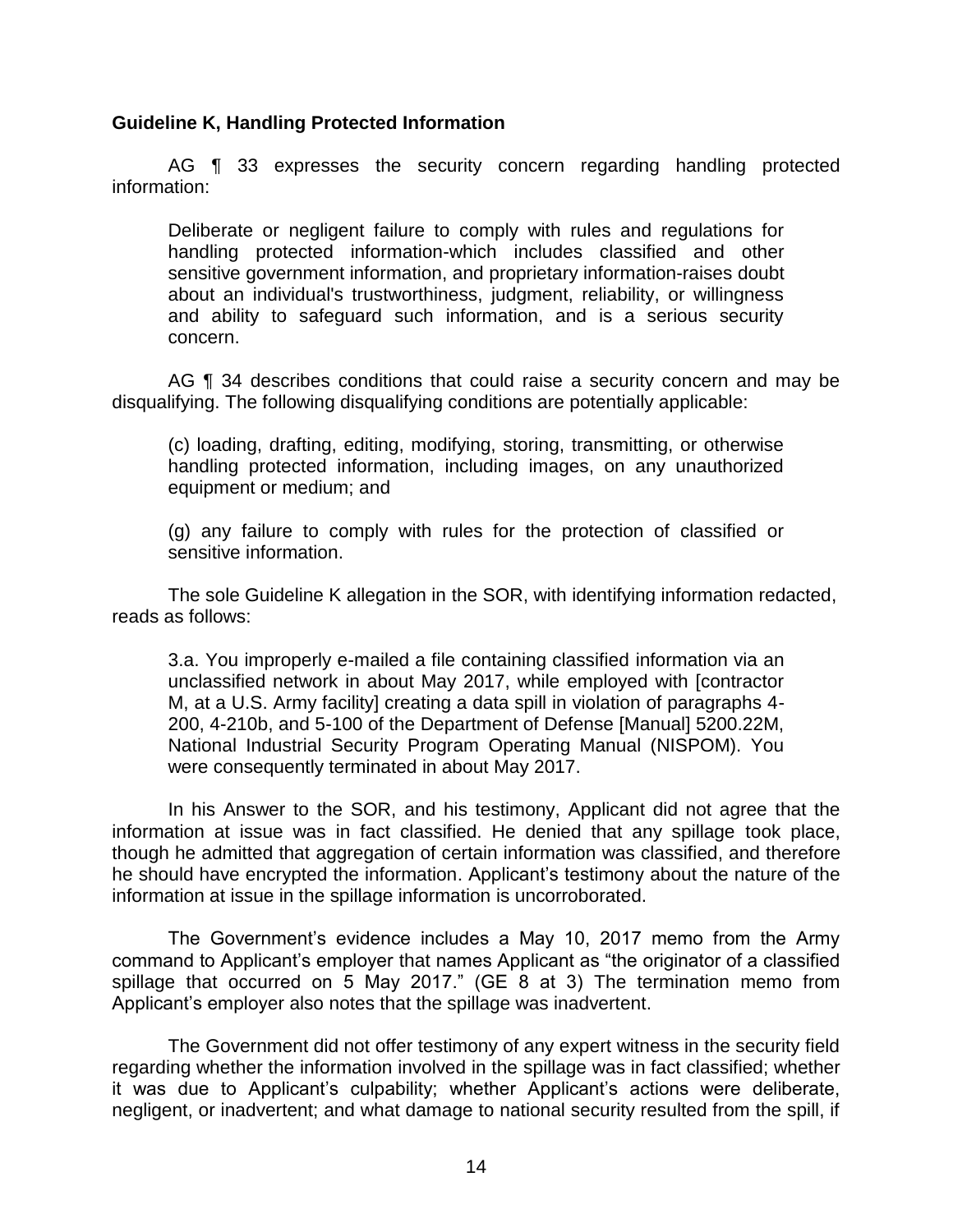any. Beyond the May 10, 2017 Army memo, the Government did not offer any evidence of the conclusions of any investigating authorities. Nor did the Government offer any testimony about applicability of any of the NISPOM paragraphs cited in the SOR.

 With that as the state of the evidence, I conclude that it is more likely than not that when Applicant returned the e-mail to the COR, his government supervisor, Ms. M, least in aggregate form. Applicant should therefore have sent it through proper means. When he did not do so, this caused a "classified spill," albeit an isolated, inadvertent one, for which Applicant was responsible. Since Applicant's actions involved "transmitting, or otherwise handling protected information, including images, on any he sent the information in an unclassified e-mail. The information was likely classified, at unauthorized equipment or medium," AG ¶ 34(c) applies. AG ¶ 34(g) also applies.

 In SOR ¶ 3(a), the Government also alleges that Applicant's actions violated certain specific paragraphs in the NISPOM. The most recent version of the NISPOM was issued in February 2006 (change 2, May 16, 2016). The Government did not offer any explanatory testimony about applicability of the three NISPOM paragraphs noted in SOR ¶ 3(a), and made no argument about them at hearing. Department Counsel provided the requested excerpts after the hearing, at my request. (HE I)

 Since they are referenced, I briefly address each NISPOM paragraph alleged in the SOR: 1) NISPOM para. 4-200 is a general paragraph in Section 2: Marking Requirements. 2) NISPOM para. 4-210b concerns "E-mail and other electronic messages." 3) NISPOM para. 5-100 is a general paragraph in section 1 of Chapter 5: Safeguarding Classified Information. Section 1: General Safeguarding Requirements, under which "Contractors shall be responsible for safeguarding classified information under their control." (HE I at pages 4-2-1; 4-2-3, and 5-1-1) There is insufficient evidence in the record to determine whether Applicant's actions violated these paragraphs. Indeed, it is not established that the reference to "contractors" in these NISPOM provisions are intended to mean defense contractor employers (i.e., companies), or defense contractor employees (such as Applicant himself).

 Nevertheless, the applicability of any particular NISPOM paragraph is not required to establish disqualifying conditions under Guideline K. AG  $\P\P$  34(c) and 34(g) are established by the record evidence.

AG ¶ 35 sets forth potentially applicable mitigating conditions under Guideline K:

 (a) so much time has elapsed since the behavior, or it has happened so infrequently or under such unusual circumstances, that it is unlikely to recur and does not cast doubt on the individual's current reliability, trustworthiness, or good judgment;

 (b) the individual responded favorably to counseling or remedial security training and now demonstrates a positive attitude toward the discharge of security responsibilities;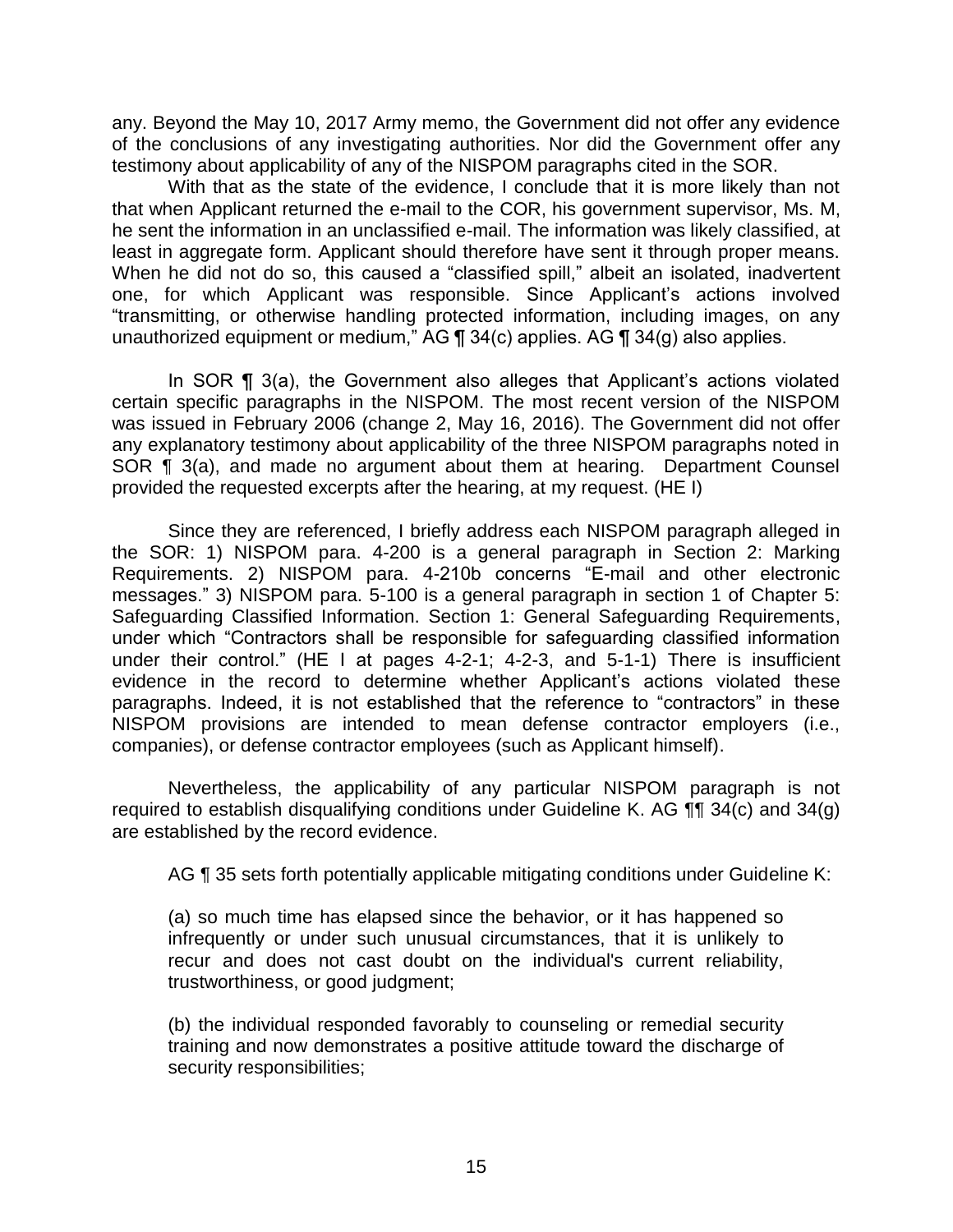(c) the security violations were due to improper or inadequate training or unclear instructions; and

 (d) the violation was inadvertent, it was promptly reported, there is no evidence of compromise, and it does not suggest a pattern.

 It is not established that the spillage was due to improper or inadequate training or improper instructions. AG ¶ 35(c) is not established.

 The remaining mitigating conditions, however, all apply. There is no evidence that the spillage was deliberate. Indeed, the termination memo from Applicant's employer notes that the spillage was inadvertent. I therefore conclude that it was an inadvertent, isolated incident, and not part of a pattern of security violations. There is no or since. Applicant has had a security clearance for many years. While his access to the Army's IT systems was revoked, there is no indication that his access to classified documentation of subsequent security trainings in the years since the incident. Security violations are always a serious matter, as they go to the heart of an applicant's security worthiness. However, I conclude that AG ¶¶ 35(a), 35(b), and 35(d) apply to mitigate evidence of compromise. There is no evidence of other security violations, either before, information was revoked or suspended. Applicant also provided extensive SOR ¶ 3(a).

## **Guideline E, Personal Conduct**

AG ¶ 15 expresses the security concern for personal conduct:

 Conduct involving questionable judgment, lack of candor, dishonesty, or unwillingness to comply with rules and regulations can raise questions about an individual's reliability, trustworthiness, and ability to protect classified or sensitive information. Of special interest is any failure to cooperate or provide truthful and candid answers during national security investigative or adjudicative processes. . . .

AG ¶ 16 describes conditions that could raise a security concern and may be disqualifying. The following disqualifying conditions are potentially applicable:

 any personnel security questionnaire, personal history statement, or similar form used to conduct investigations, determine employment qualifications, award benefits or status, determine national security (a) deliberate omission, concealment, or falsification of relevant facts from eligibility or trustworthiness, or award fiduciary responsibilities;

 (c) credible adverse information in several adjudicative issue areas that is guideline, but which, when considered as a whole, supports a whole- person assessment of questionable judgment, untrustworthiness, unreliability, lack of candor, unwillingness to comply with rules and not sufficient for an adverse determination under any other single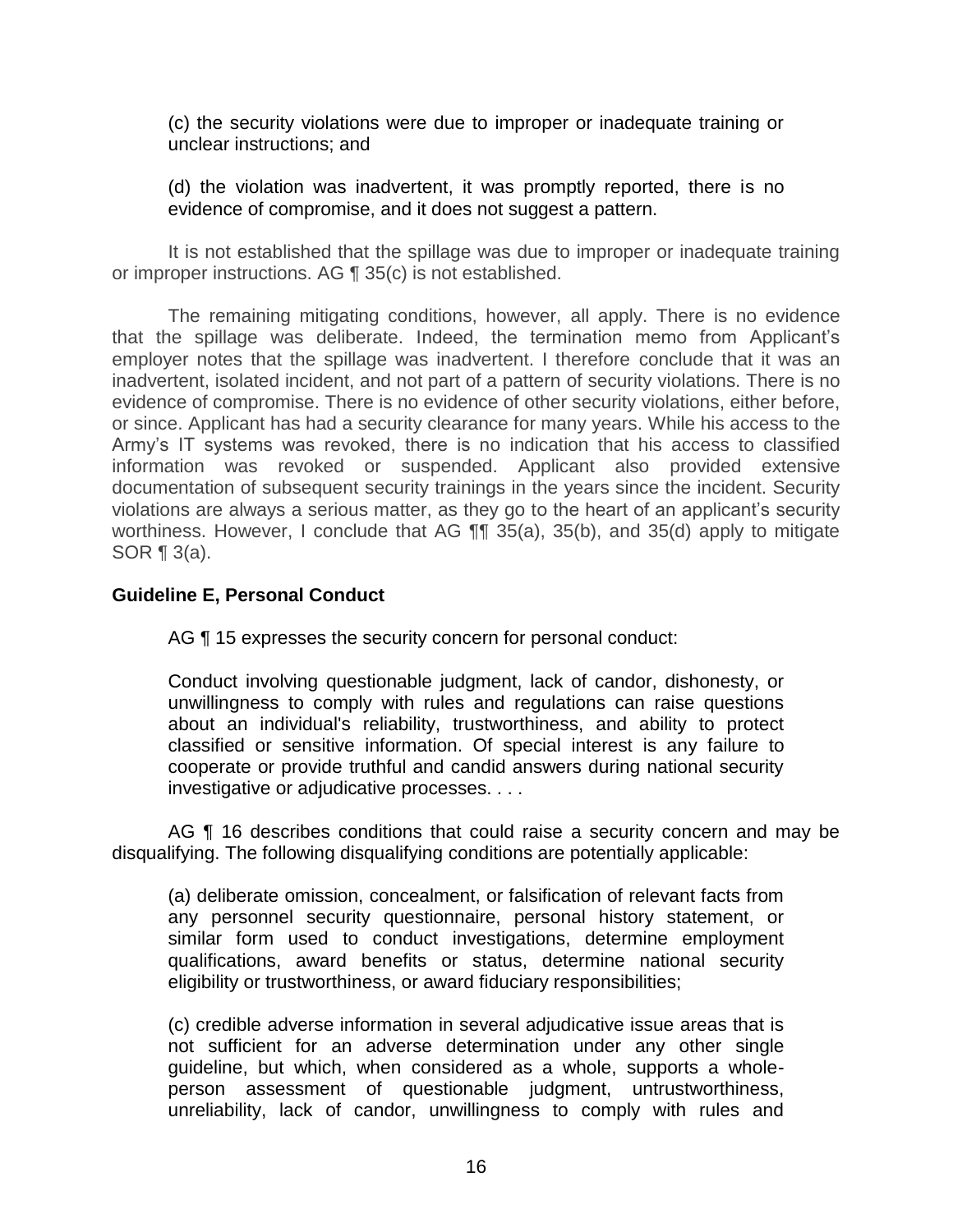regulations, or other characteristics indicating that the individual may not properly safeguard classified or sensitive information; and

 (d) credible adverse information that is not explicitly covered under any other guideline and may not be sufficient by itself for an adverse determination, but which, when combined with all available information, untrustworthiness, unreliability, lack of candor, unwillingness to comply with rules and regulations, or other characteristics indicating that the supports a whole-person assessment of questionable judgment, individual may not properly safeguard classified or sensitive information.

The personal conduct allegations in the SOR are in two groups. SOR 11 4.a-4.g all concern warnings and terminations for employment performance issues. SOR ¶¶ 4.h, 4.i, and 4.j all concern alleged falsifications on SCAs or other similar forms.

 Applicant admitted SOR ¶¶ 4.a-4.g. Each termination occurred between July 2013 and July 2017. He provided explanations for each termination, and largely accepted responsibility, even if he did not always believe termination was warranted. His terminations concerned a variety of performance issues, including a personality conflict with his supervisor, removal from government IT systems following a classified spillage, and general dissatisfaction by the customer.

 Generally, an applicant's termination for poor performance is an employment matter between the individual and the company that does not in and of itself implicate questionable judgment, dishonesty, or intentional failure to comply with rules and regulations. However, in addition to considering each termination independently, I must also consider them together. In that regard, Applicant's terminations (SOR ¶¶ 4.a-4.g) suggest a pattern of employment issues whose security significance I cannot ignore. terminations, given the issues with Applicant's questionable judgment and compliance personal conduct security issues, particularly where there is no evidence of The general personal conduct security concern in AG ¶ 15 applies to all of the with rules and regulations**.** 

AG ¶ 16(d) applies to all but one of terminations and written warnings (SOR ¶¶ 4.a, 4.c-4.g) as credible adverse information not explicitly covered elsewhere. The exception is the termination from contractor M (SOR  $\P$  4.b). AG  $\P$  16(c) applies to that termination, as it was mitigated under Guideline K as an isolated, inadvertent incident, yet it has independent security significance under Guideline E since a termination resulted.

 This leaves the alleged falsifications. They relate to Applicant's arrest record (SOR ¶¶ 4.h and 4.j) and his employment terminations. (SOR ¶ 4.i)

 As discussed in the Facts section, above, Applicant had no duty to report his 2007 DUI arrest in answer to a question with a seven-year timeframe on his January 2018 SCA, since the arrest occurred 11 years earlier. SOR ¶ 4.h is partially resolved for Applicant on that basis.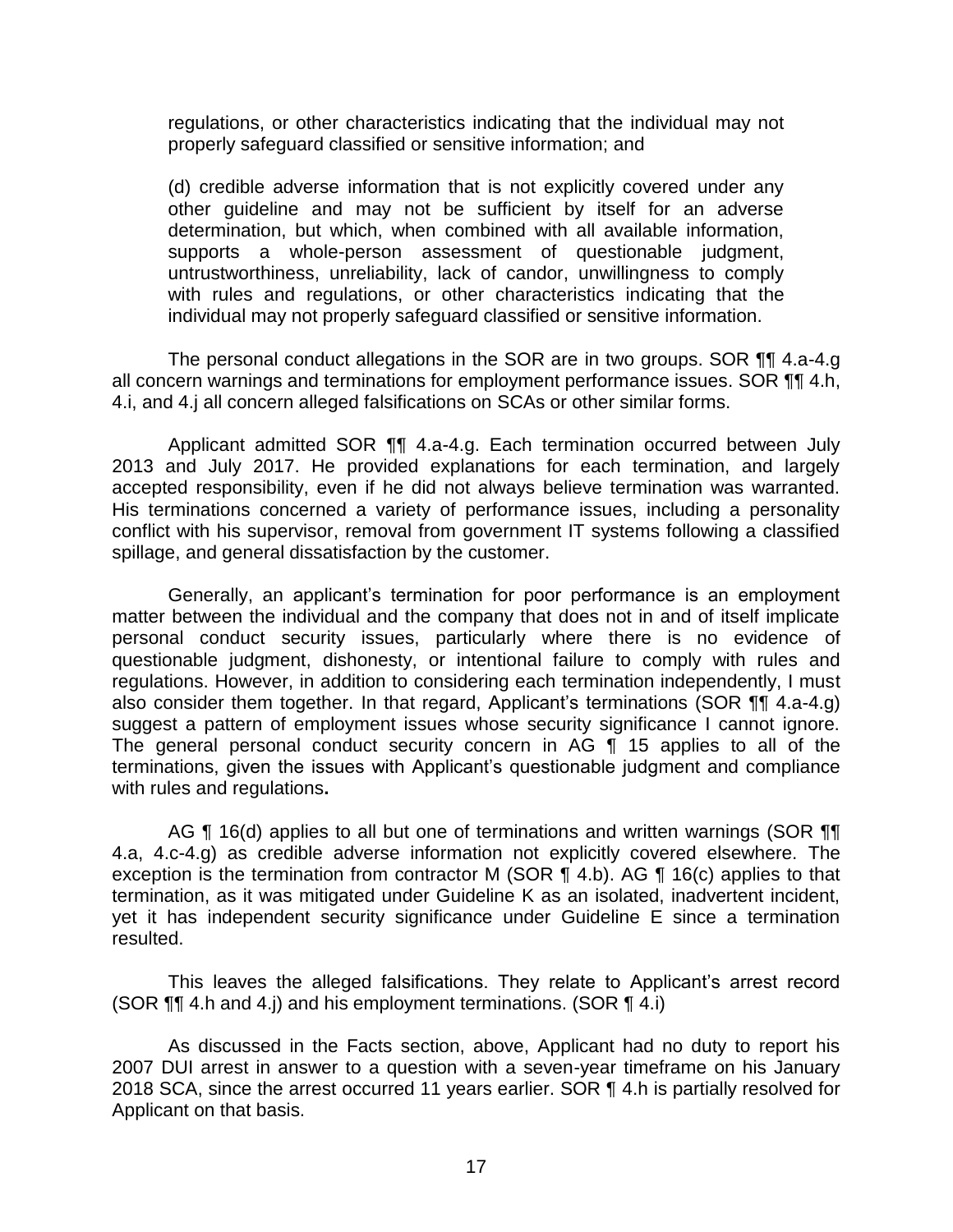However, Applicant also did not disclose his November 2017 probation violation arrest either in answer to that question (which was alleged as part of SOR ¶ 4.h) or in answer to another question on GE 3 asking about charges for which he was awaiting trial (which was not alleged in the SOR). Applicant testified that his omission was unintentional, but I conclude that falsification is established. The arrest was quite recent, and he was pending trial at the time, which he surely knew. He may well have informed his supervisor and his security manager, as he testified, but this is not corroborated, nor does it absolve him of the responsibility to disclose the offense on GE 3. As to the November 2017 probation violation arrest, SOR ¶ 4.h is established and AG ¶ 16(a) applies.

 Similarly, Applicant failed to disclose that arrest on GE 5, his September 27, 2018 SF-85P application for a position of public trust. This omission is particularly inexplicable, since he voluntarily disclosed the arrest during his background interview only days earlier. Yet his explanation at his hearing that he did not disclose the arrest because he had not gone to trial yet is neither credible nor accurate, since he had gone to trial in April 2018, and completed his community service by a month later. As to SOR  $\P$  4.j, AG  $\P$  16(a) applies.

 (GE 5), he disclosed his 2017 termination from contractor M, but deliberately failed to disclose other terminations that occurred in the previous seven years: from contractor T, in July 2017 (SOR ¶ 4.a); from contractor C, in April 2014 (SOR ¶ 4.c); and from federal employment in July 2013 (SOR ¶ 4.f). The fact that he disclosed the terminations on an earlier SCA, in January 2018, does not eliminate the need to disclose them on a SOR ¶ 4.i alleges that when Applicant submitted his September 27, 2018 SF-85P subsequent form, and Applicant has a duty to disclose them each time.

 It is curious that Applicant chose to disclose other, earlier terminations, from 2002 and 2005, in answer to an employment question on GE 5 with a seven-year timeframe, yet failed to disclose terminations that did fall within that period.

 Applicant also did not list his terminations from contractors C, M, and T on his Declaration for Federal Employment, in September 2018, despite the presence of a question calling for disclosure of all employment terminations in the last five years. (GE 4 at Question 12). While these falsifications are not alleged in the SOR, I can consider them in weighing his credibility, and in weighing mitigation and under the whole-person concept. In that regard, Applicant explained that he thought the question only asked for disclosure terminations from "a federal job or a government job within the last five years." (Tr. 134-135) This explanation is simply not credible, as there is no indication that the plain language of the question is to be limited that way. I conclude that Applicant deliberately failed to disclose any of his employment terminations in the last five years when he submitted GE 4, his DFE.

 in the SOR. But it also makes it more likely that Applicant also deliberately failed to This evidence may not be considered disqualifying conduct, since it is not alleged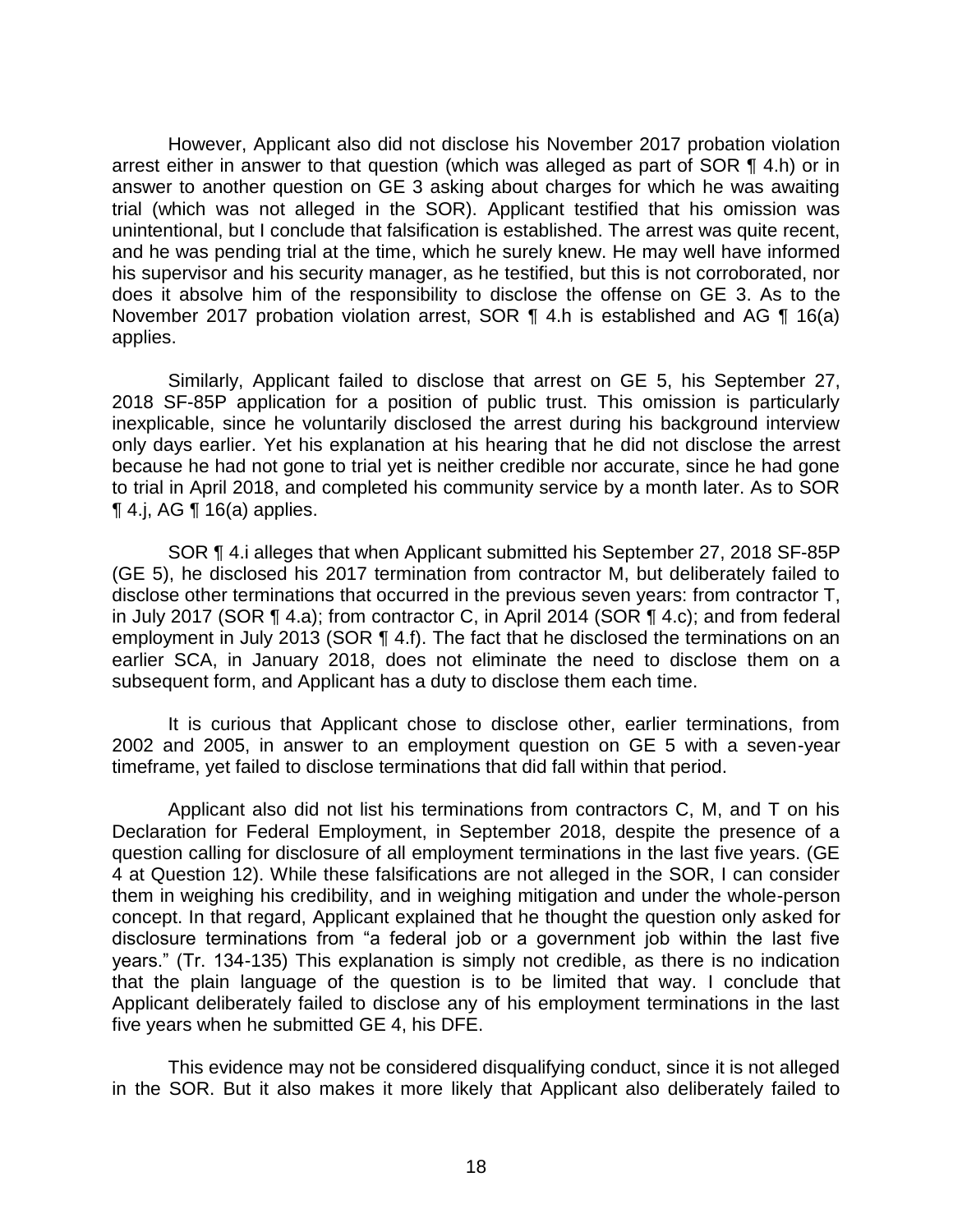<u>was</u> alleged in the SOR. I therefore conclude that AG  $\P$  16(a) applies to SOR  $\P$  4.i. disclose all his terminations in the last seven years when he submitted GE 5 – which

AG ¶ 17 sets forth potentially applicable mitigating conditions under Guideline E:

 (a) the individual made prompt, good-faith efforts to correct the omission, concealment, or falsification before being confronted with the facts;

(c) the offense is so minor, or so much time has passed, or the behavior is so infrequent, or it happened under such unique circumstances that it is unlikely to recur and does not cast doubt on the individual's reliability, trustworthiness, or good judgment; and

 (d) the individual has acknowledged the behavior and obtained counseling to change the behavior or taken other positive steps to alleviate the stressors, circumstances or factors that contributed to untrustworthy, unreliable, or other inappropriate behavior, and such behavior is unlikely to recur.

 in the SOR, but to other instances of lack of candor, even if not alleged. In this In weighing mitigation, I look not only to the established falsifications alleged regard, I note the following:

> Applicant failed to disclose his 2007 DUI on both his 2015 SCA and his January 2018 SCA (in answer to the question "Have you ever been charged with an offense involving alcohol or drugs?");

> Applicant failed to disclose his November 2017 probation violation arrest, as a pending charge for which he was awaiting trial, on his January 2018 SCA;

> As noted above, Applicant failed to disclose any employment terminations in the last five years on his September 2018 DFE;

> Applicant also failed to disclose his November 2017 probation violation arrest on his September 2018 DFE; and

> Applicant also failed to disclose either his November 2017 probation violation or his July 2017 termination from contractor T on AE G, his April 2020 DFE, submitted post-hearing.

In considering Applicant's answers for his various omissions, I did not find several of them credible. On several occasions, he said he "must have" misinterpreted or overlooked the question. He asserted on one occasion that one question called only for disclosure of terminations related to federal employment. He asserted one occasion to have been confused by a page break. I found that his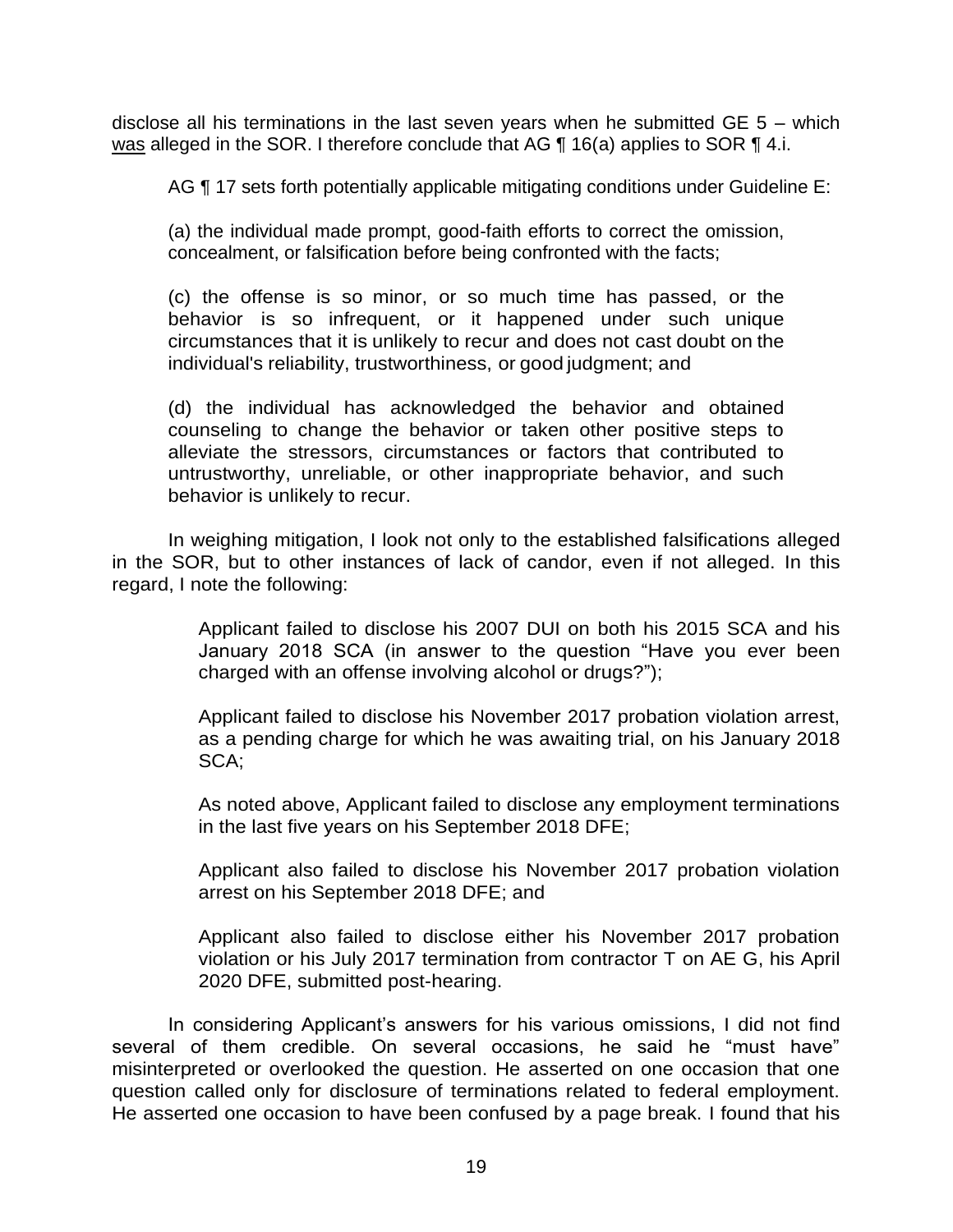explanations were often attempts to justify his omissions after the fact, more than they were explanations of his state of mind at the time. In this regard, many of his explanations did not ring true. And he still did not disclose the probation violation arrest or one of his recent terminations on AE G, which he prepared in April 2020. AG **[1]** 17(c) and 17(d) do not apply. Given my concerns about Applicant's candor, he did not establish that his falsifications are unlikely to recur, or that they no longer cast doubt on his judgment, trustworthiness, or reliability. The same is true of his employment record, which establishes a pattern of security significant conduct that he has not mitigated.

AG ¶ 17(a) does not apply. Even though Applicant discussed his arrests and background interview was in September 2018, months after his January 2018 SCA, and also after his probation violation arrest had been adjudicated. It also does not his employment terminations in his background interview, and did so voluntarily, his apply to the other established falsifications, which he did not acknowledge.

### **Whole-Person Concept**

Under the whole-person concept, the administrative judge must evaluate an applicant's eligibility for a security clearance by considering the totality of the applicant's conduct and all relevant circumstances. The administrative judge should consider the nine adjudicative process factors listed at AG ¶ 2(c):

(1) the nature, extent, and seriousness of the conduct; (2) the circumstances surrounding the conduct, to include knowledgeable participation; (3) the frequency and recency of the conduct; (4) the individual's age and maturity at the time of the conduct; (5) the extent to which participation is voluntary; (6) the presence or absence of rehabilitation and other permanent behavioral changes; (7) the motivation for the conduct; (8) the potential for pressure, coercion, exploitation, or duress; and (9) the likelihood of continuation or recurrence.

Under AG  $\P$  2(c), the ultimate determination of whether to grant eligibility for a security clearance must be an overall commonsense judgment based upon careful consideration of the guidelines and the whole-person concept.

 I considered the potentially disqualifying and mitigating conditions in light of all the facts and circumstances surrounding this case. I have incorporated my comments under Guidelines G, J, K, and E in my whole-person analysis.

 Applicant is highly intelligent, well educated, and has had a long career in the defense industry with a security clearance. He is well regarded at work, and his While the allegations under the alcohol consumption, criminal conduct and handling protected information guidelines are mitigated and resolved, I nevertheless have unresolved concerns under personal conduct and the whole-person concept about his employment history and his lack of candor. I have examined all the evidence regarding performance exceeds expectations across the board. This evidence weighs in his favor.